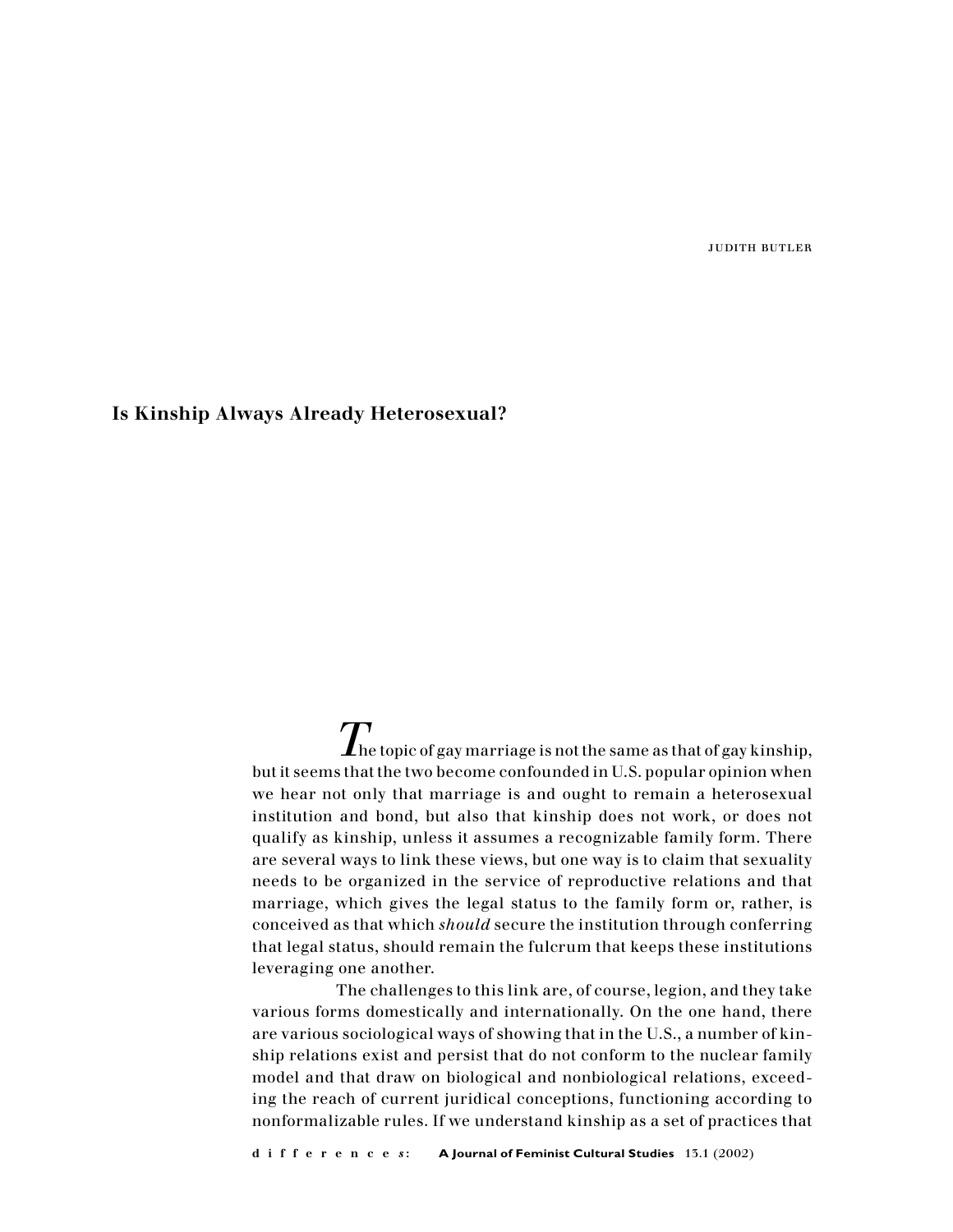institutes relationships of various kinds which negotiate the reproduction of life and the demands of death, then kinship practices will be those that emerge to address fundamental forms of human dependency, which may include birth, child-rearing, relations of emotional dependency and support, generational ties, illness, dying, and death (to name a few). Kinship is neither a fully autonomous sphere, proclaimed to be distinct from community and friendship—or the regulations of the state—through some definitional fiat, nor is it "over" or "dead" just because, as David Schneider has consequentially argued, it has lost the capacity to be formalized and tracked in the conventional ways that ethnologists in the past have attempted to do.<sup>1</sup>

In recent sociology, conceptions of kinship have become disjoined from the marriage assumption, so that, for example, Carol Stack's now classic study of urban African-American kinship, *All Our Kin*, shows how kinship functions well through a network of women, some related through biological ties, and some not. The enduring effect of the history of slavery on African-American kinship relations has become the focus of new studies by Nathaniel Mackey and Fred Moten showing how the dispossession of kin relations by slavery offers a continuing legacy of "wounded kinship" within African-American life. If, as Saidiya Hartman maintains, "slavery is the ghost in the machine of kinship,"2 it is because African-American kinship has been at once the site of intense state surveillance and pathologization, which leads to the double bind of being subject to normalizing pressures within the context of a continuing social and political delegitimation. As a result, it is not possible to separate questions of kinship from property relations (and conceiving persons as property) and from the fictions of "bloodline," as well as the national and racial interests by which these lines are sustained.

Kath Weston has supplied ethnographic descriptions of lesbian and gay nonmarital kinship relations that emerge outside of heterosexually based family ties and that only partially approximate the family form in some instances. And most recently, anthropologist Cai Hua has offered a dramatic refutation of the Lévi-Straussian view of kinship as the negotiation of a patrilineal line through marriage ties in his recent study of the Na of China, in which neither husbands nor fathers figure prominently in determinations of kinship.3

Marriage has also recently been separated from questions of kinship to the extent that gay marriage legislative proposals often exclude rights to adoption or reproductive technologies as one of the assumed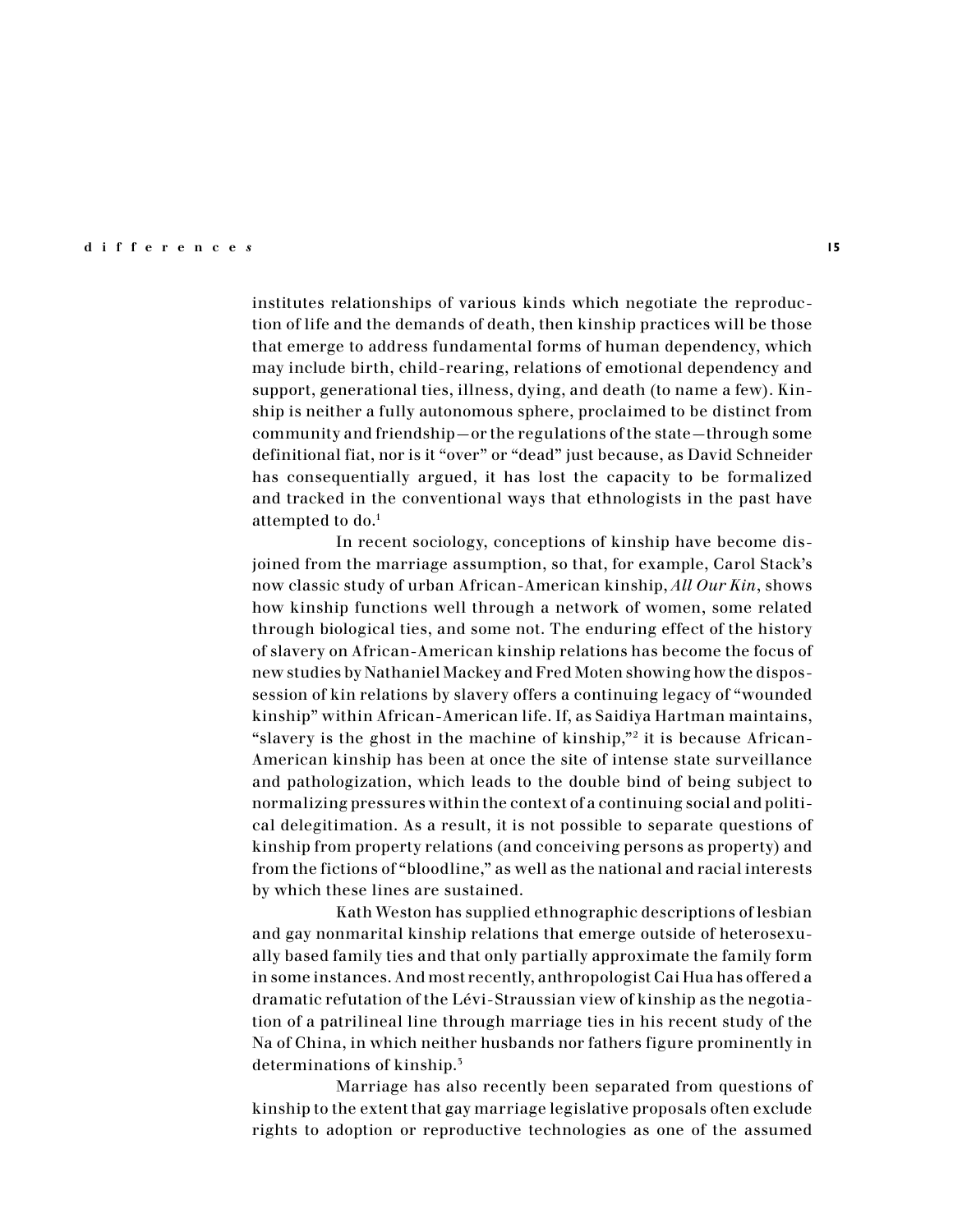entitlements of marriage. These have not only taken place in Germany and France most recently, but in the U.S., successful "gay marriage" proposals do not always have a direct impact on family law, especially when they seek as their primary aim to establish "symbolic recognition" for dyadic relations by the state.4

The petition for marriage rights seeks to solicit state recognition for nonheterosexual unions, and so configures the state as withholding an entitlement that it really should distribute in a nondiscriminatory way, regardless of sexual orientation. That the state's offer might result in the intensification of normalization is not widely recognized as a problem within the mainstream lesbian and gay movement, typified by the Human Rights Campaign.5 The normalizing powers of the state are made especially clear, however, when we consider how continuing quandaries about kinship both condition and limit the marriage debates. In some contexts, the symbolic allocation of marriage, or marriage-like arrangements, is preferable to altering the requirements for kinship to secure individual or plural rights to bear or adopt children or, legally, to coparent. Variations on kinship that depart from normative, dyadic heterosexually based family forms secured through the marriage vow are figured not only as dangerous for the child, but perilous to the putative natural and cultural laws said to sustain human intelligibility.

As background for this essay, it is probably important to know that the recent debates in France targeted certain U.S. views on the social construction and variability of gender relations as portending a perilous "Americanization" of kinship relations ( *filiation*) in France.6 In response, this essay seeks to address this critique, outlined in the third section that follows, not as an effort to defend "Americanization," but to suggest instead that the kinship dilemmas of first-world nations often provide one another with allegories of their own worries about the disruptive effects of kinship variability on their respective national projects. In turn, I seek here to query the French debate on kinship and marriage in order to show how the argument in favor of legal alliance can work in tandem with a state normalization of recognizable kinship relations, a condition that extends rights of contract while in no way disrupting the patrilineal assumptions of kinship or the project of the unified nation that it supports.

In what follows, I will consider at least two dimensions of this contemporary predicament in which the state is sought for the recognition it might confer on same-sex couples and countered for the regulatory control on normative kinship that it continues to exercise. The state is not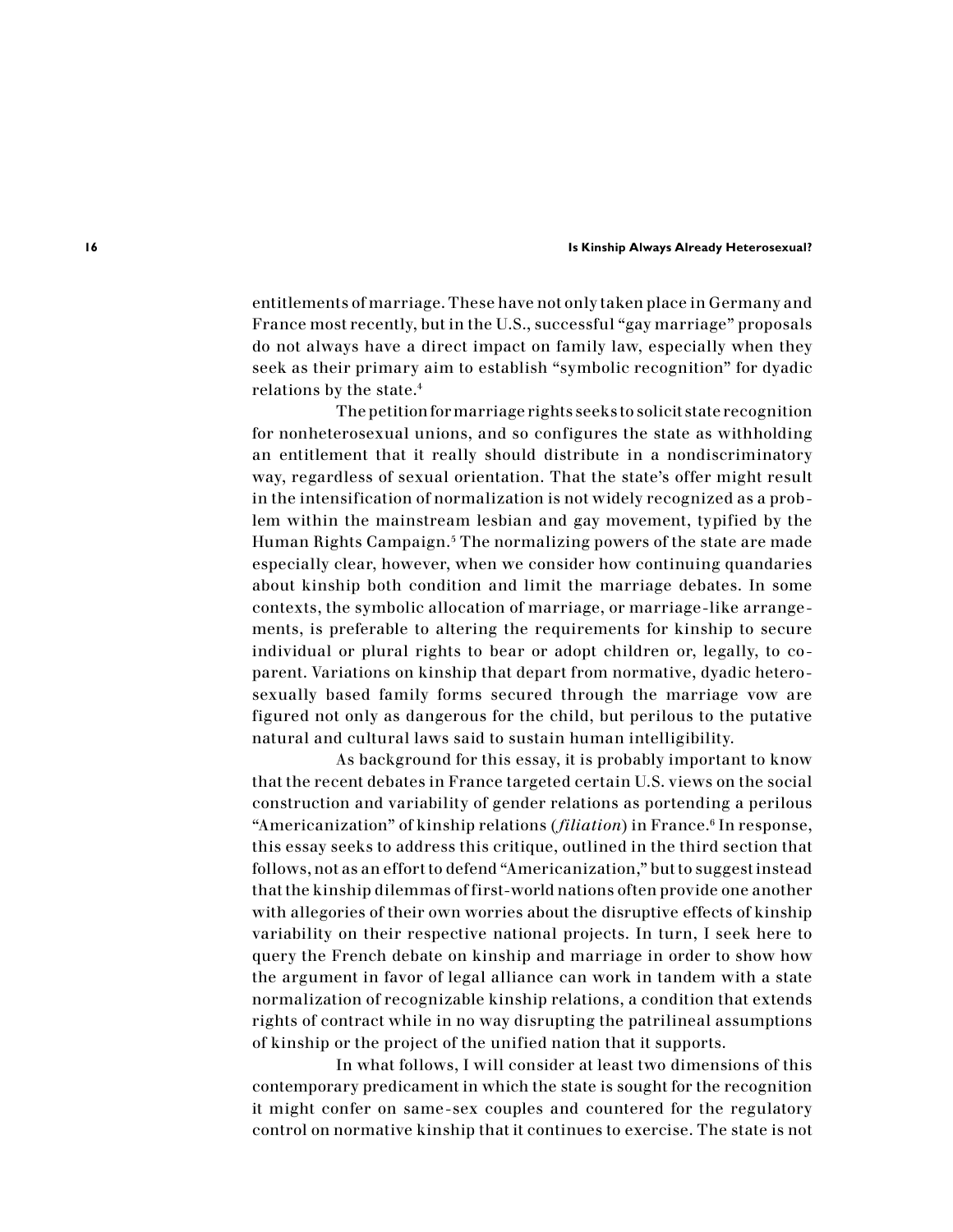the same state in each of these bids, for we ask for an intervention by the state in the one domain (marriage) only to suffer excessive regulation in another (kinship). Does the turn to marriage make it thus more difficult to argue in favor of the viability of alternative kinship arrangements and for the well-being of the "child" in any number of social forms? Moreover, what happens to the radical project of articulating and supporting the proliferation of sexual practices outside of marriage and the obligations of kinship? Does the turn to the state signal the end of a radical sexual culture? Does such a prospect become eclipsed as we become increasingly preoccupied with landing the state's desire?

# *Gay Marriage: Desiring the State***'***s Desire and the Eclipse of Sexuality*

Gay marriage obviously draws upon profound and abiding investments not only in the heterosexual couple per se, but in the question of what forms of relationship ought to be legitimated by the state.7 This crisis of legitimation can be considered from a number of perspectives, but let us consider for the moment the ambivalent gift that legitimation can become. To be legitimated by the state is to enter into the terms of legitimation offered there and to find that one's public and recognizable sense of personhood is fundamentally dependent on the lexicon of that legitimation. And it follows that the delimitation of legitimation will take place only through an exclusion of a certain sort, though not a patently dialectical one. The sphere of legitimate intimate alliance is established through producing and intensifying regions of illegitimacy. There is, however, a more fundamental occlusion at work here. We misunderstand the sexual field if we consider that the legitimate and the illegitimate appear to exhaust its immanent possibilities. There is, thus, outside the struggle between the legitimate and the illegitimate—which is one that has as its goal the conversion of the illegitimate into the legitimate—a field that is less thinkable, one not figured in light of its ultimate convertibility into legitimacy. This is a field outside the disjunction of illegitimate and legitimate; it is not yet thought as a domain, a sphere, a field, is not yet either legitimate or illegitimate, not yet been thought through in the explicit discourse of legitimacy. Indeed, this would be a sexual field that does not have legitimacy as its point of reference, its ultimate desire. The debate over gay marriage takes place through such a logic, for we see the debate break down almost immediately into the question of whether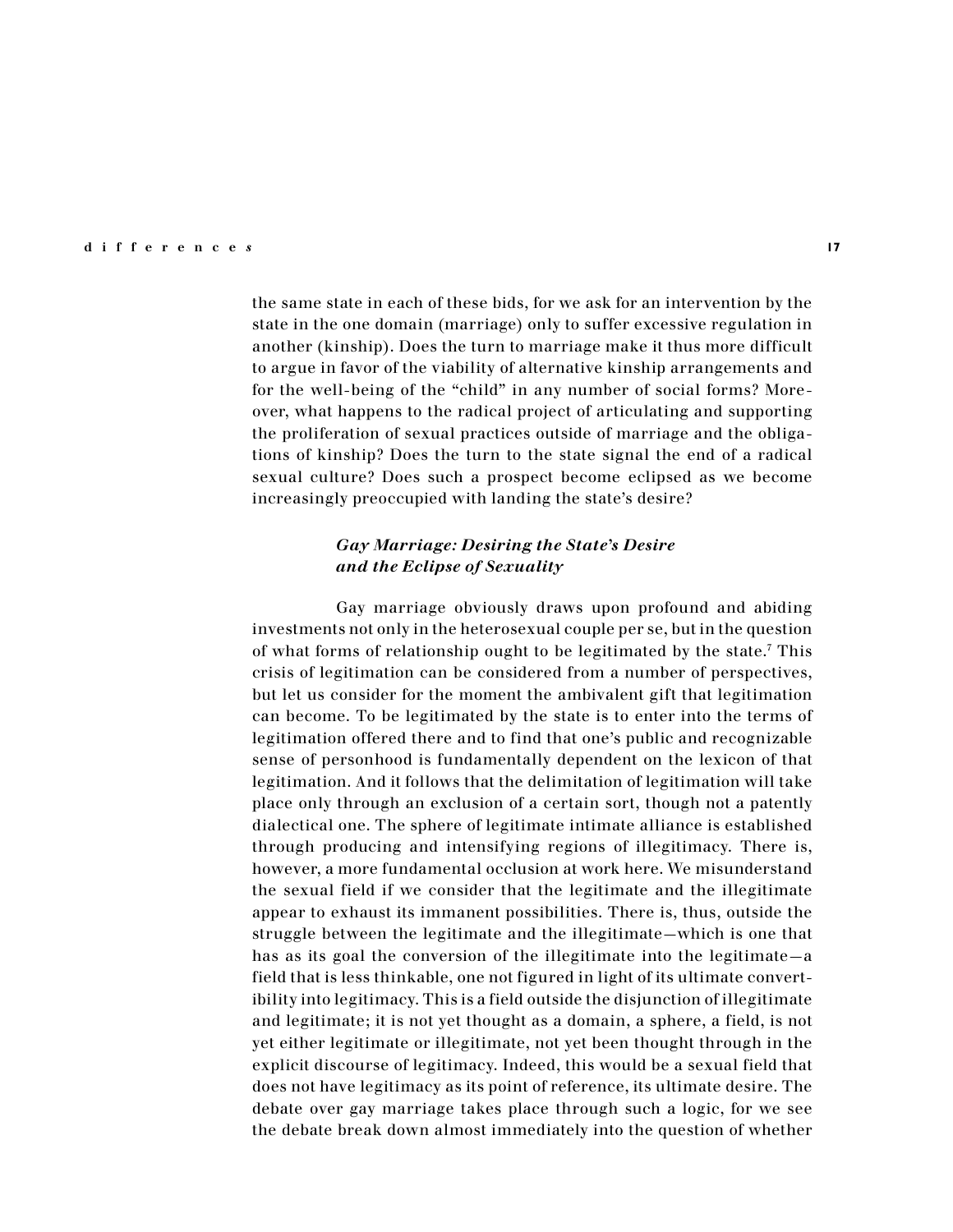marriage ought to be legitimately extended to homosexuals, and this means that the sexual field is circumscribed in such a way that sexuality is already thought in terms of marriage and marriage is already thought as the purchase on legitimacy.

In the case of gay marriage or of affiliative legal alliances, we see how various sexual practices and relationships that fall outside the purview of the sanctifying law become illegible or, worse, untenable, and how new hierarchies emerge within public discourse. These hierarchies not only enforce the distinction between legitimate and illegitimate queer lives, but they produce tacit distinctions among forms of illegitimacy. The stable pair who would marry if only they could are cast as currently illegitimate, but eligible for a future legitimacy, whereas the sexual agents who function outside the purview of the marriage bond and its recognized, if illegitimate, alternative form now constitute sexual possibilities that will never be eligible for a translation into legitimacy. These are possibilities that become increasingly disregarded within the sphere of politics as a consequence of the priority that the marriage debate has assumed. This is an illegitimacy whose temporal condition is to be foreclosed from any possible future transformation. It is not only *not yet* legitimate, but it is, we might say, the irrecoverable and irreversible past of legitimacy: *the never will be, the never was*.

Here a certain normative crisis ensues. On the one hand, it is important to mark how the field of intelligible and speakable sexuality is circumscribed so that we can see how options outside of marriage are becoming foreclosed as unthinkable, and how the terms of thinkability are enforced by the narrow debates over who and what will be included in the norm. On the other hand, there is always the possibility of savoring the status of unthinkability, if it is a status, as the most critical, the most radical, the most valuable. As the sexually unrepresentable, such sexual possibilities can figure the sublime within the contemporary field of sexuality, a site of pure resistance, a site uncoopted by normativity. But how does one think politics from such a site of unrepresentability? And in case I am misunderstood here, let me state an equally pressing question: how can one think politics without considering these sites of unrepresentability?

One may wish for another lexicon altogether. The history of sexual progressivism surely recurs time and again to the possibility of a new language and the promise of a new mode of being. And in the light of this quandary, one might find oneself wanting to opt out of the whole story, to operate somewhere that is neither legitimate nor illegitimate. But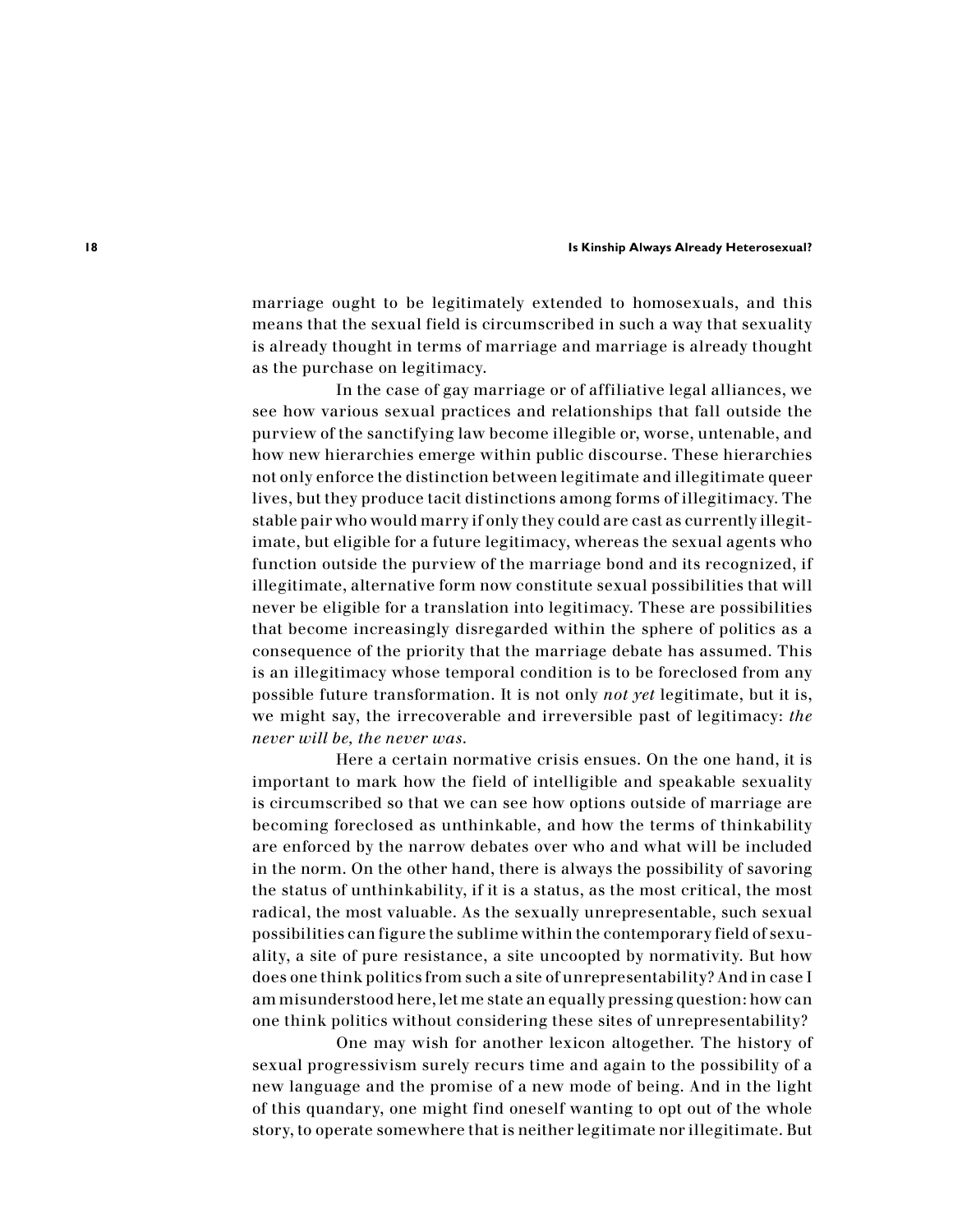here is where the critical perspective, the one that operates at the limit of the intelligible, also risks being regarded as apolitical. For politics, as it is constituted through this discourse of intelligibility, demands that we take a stand for or against gay marriage; but critical reflection, which is surely part of any seriously normative political philosophy and practice, demands that we ask why and how this has become the question, the question that defines what will and will not qualify as meaningful political discourse here. Why, under present conditions, does the very prospect of "becoming political" depend on our ability to operate within that discursively instituted binary and not to ask, and endeavor not to know, that the sexual field is forcibly constricted through accepting those terms? This dynamic of force is rendered all the more forceful because it grounds the contemporary field of the political, grounds it through the forcible exclusion of that sexual field from the political. And yet, the operation of this force of exclusion is set outside of the domain of contest, as if it were not part of power, as if it were not an object for political reflection. Thus, to become political, to act and speak in ways that are recognizably political, is to rely on a foreclosure of the very political field that is not subject to political scrutiny. Without the critical perspective, we might say, politics relies fundamentally on an unknowingness—and depoliticization—of the very relations of force by which its own field of operation is instituted.

Criticality is thus not a position per se, not a site or a place that might be located within an already delimitable field, although one must, in an obligatory catachresis, speak of sites, of fields, of domains. One critical function is to scrutinize the action of delimitation itself. By recommending that we become critical, that we risk criticality, in thinking about how the sexual field is constituted, I do not mean to suggest that we could or should occupy an atopical elsewhere, undelimited, radically free. The questioning of taken-for-granted conditions becomes possible on occasion, but one cannot get there through a thought experiment, an *epoché*, an act of will. One gets there, as it were, through suffering the dehiscence, the breakup, of the ground itself.

Even within the field of intelligible sexuality, one finds that the binaries that anchor its operations permit for middle zones and hybrid formations, suggesting that the binary relation does not exhaust the field in question. Indeed, there are middle regions—hybrid regions of legitimacy and illegitimacy that have no clear names and where nomination itself falls into a crisis produced by the variable, sometimes violent boundaries of legitimating practices that come into uneasy and sometimes conflictual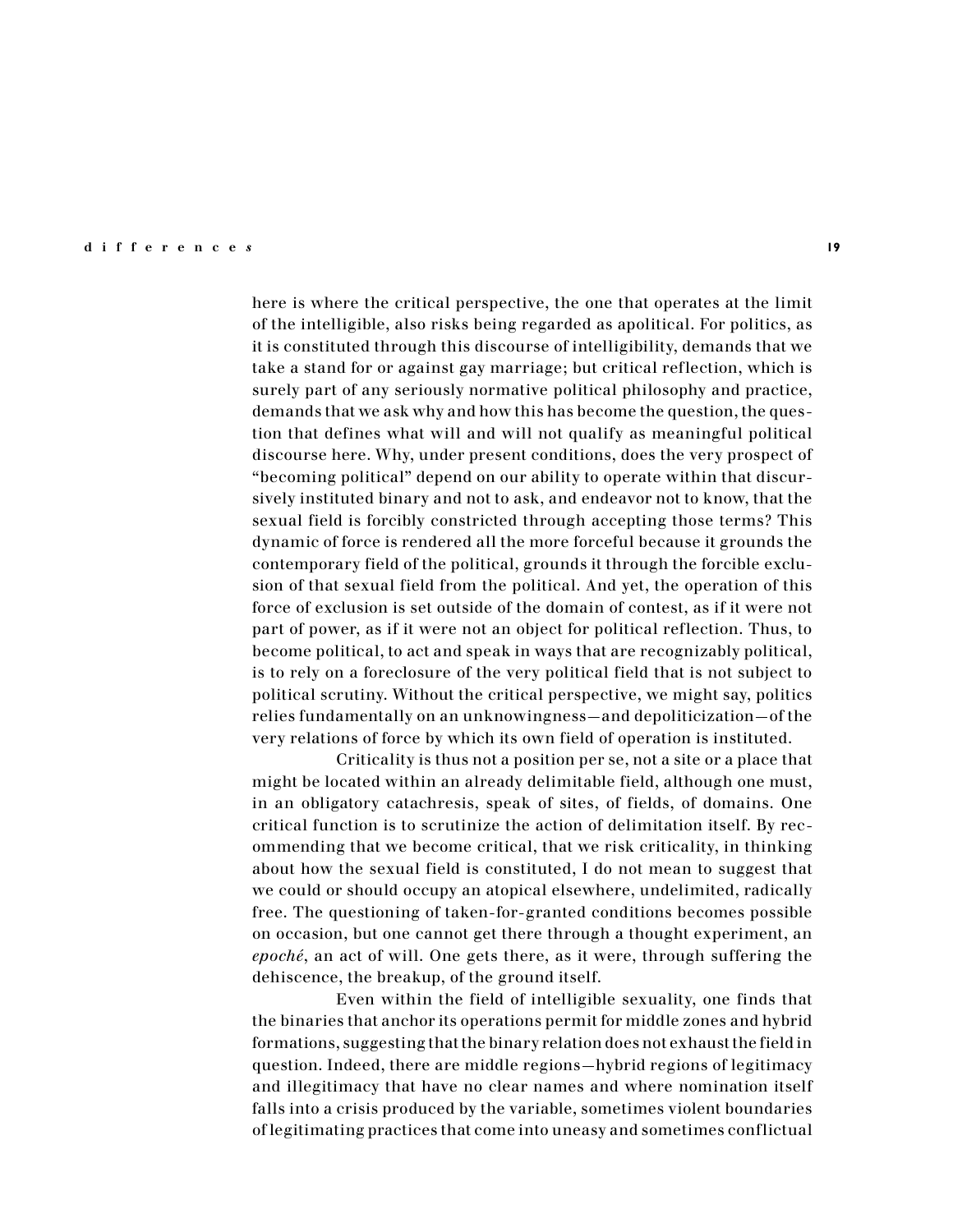contact with one another. These are not precisely places where one can choose to hang out, subject positions one might opt to occupy. These are nonplaces in which one finds oneself in spite of oneself; indeed, these are nonplaces where recognition, including self-recognition, proves precarious if not elusive, in spite of one's best efforts to be a subject in some recognizable sense. They are not sites of enunciation, but shifts in the topography from which a questionably audible claim emerges, the claim of the not-yet-subject and the nearly recognizable.

That there are such regions, and that they are not precisely options, suggests that what troubles the distinction between legitimacy and illegitimacy are social practices, specifically sexual practices, that do not appear immediately as coherent within the available lexicon of legitimation. These are sites of uncertain ontology, difficult nomination. If it seems that I am now going to argue that we should all be pursuing and celebrating sites of uncertain ontology and difficult nomination, I actually want to pursue a slightly different point, which is to attend to the foreclosure of the possible that takes place when, from the urgency to stake a political claim, one naturalizes the options that figure most legibly within the sexual field. Attending to this foreclosure, as an act of politics that we unwittingly perform, unwittingly perform time and again, offers the possibility for a different conception of politics, one that attends to its own foreclosures as an effect of its own, conscious activism. Yet, one must maintain a double edge in relation to this difficult terrain, for neither the violence of foreclosure that stabilizes the field of activism nor the path of critical paralysis entrenched at the level of fundamental reflection will suffice. And on the topic of gay marriage, it becomes increasingly important to keep the tension alive between maintaining a critical perspective and making a politically legible claim.

My point here is not to suggest that one must, in relation to gay marriage and kinship debates, remain critical rather than political, as if such a distinction were finally possible or desirable, but only that a politics which incorporates a critical understanding is the only one that can maintain a claim to being self-reflective and nondogmatic. To be political does not merely mean to take a single and enduring "stand." For instance, to say that one is for or against gay marriage is not always easy to do, since it may be that one wants to secure the right for those who wish to make use of it even as one does not want it for oneself, or it may be that one wants to counter the homophobic discourses that have been marshaled against gay marriage, but one does not want to be, therefore, in favor of it. Or it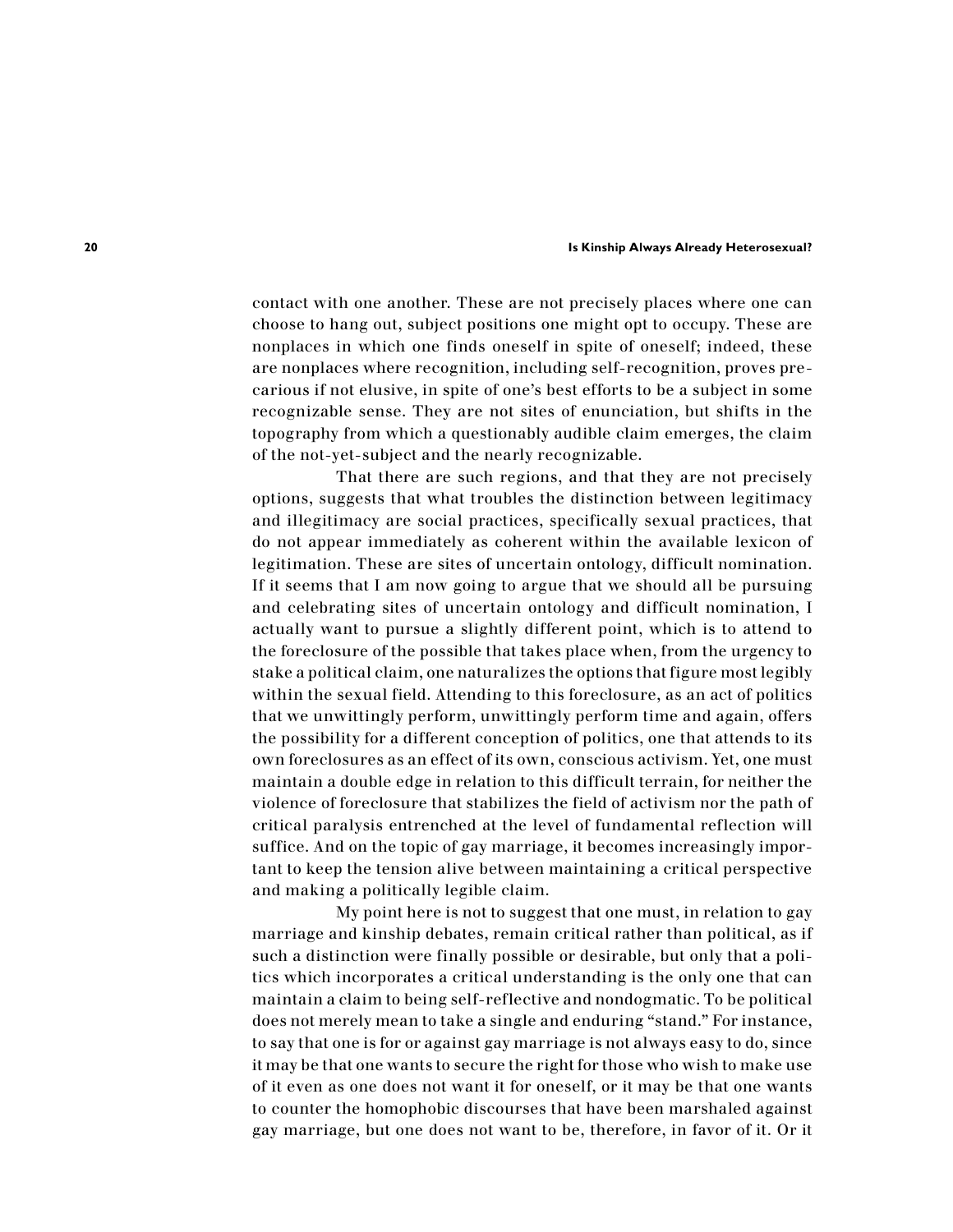may be that one believes very strongly that marriage is the best way for lesbian and gay people to go, and would like to install it as a new norm, a norm for the future. Or it may be that one not only opposes it for oneself, but for everybody, and that the task at hand is to rework and revise the social organization of friendship, sexual contacts, and community to produce non-state-centered forms of support and alliance, since marriage, given its historical weight, only becomes an "option" by extending itself as a norm (and thus foreclosing options), one which also extends property relations and renders the social forms for sexuality more conservative.

For a progressive sexual movement, even one that may want to produce marriage as an option for nonheterosexuals, the proposition that marriage should become the only way to sanction or legitimate sexuality is unacceptably conservative. And even if the question is not one of marriage, but of legal contracts, of augmenting domestic partnership arrangements as legal contracts, certain questions still follow: why should it be that marriage or legal contracts become the basis on which health care benefits, for instance, are allocated? Why shouldn't there be ways of organizing health care entitlements such that everyone, regardless of marital status, has access to them? If one argues for marriage as a way of securing those entitlements, then does one not also affirm that entitlements as important as health care ought to remain allocated on the basis of marital status? What does this do to the community of the nonmarried, the single, the divorced, the uninterested, the nonmonogamous, and how does the sexual field become reduced, in its very legibility, once we extend marriage as a norm?8

Regardless of one's view on gay marriage, there is clearly a demand upon those who work in sexuality studies to respond to many of the most homophobic arguments that have been marshalled against gay marriage proposals. Many of these arguments are not only fueled by homophobic sentiment but often focus on fears about reproductive relations, whether they are natural or "artificial," and what happens to the child, the child, the poor child, martyred figure of an ostensibly selfish or dogged social progressivism? Indeed, the debates on gay marriage and gay kinship, two issues that are often conflated, have become sites of intense displacement for other political fears, fears about technology, about new demographics, and about the very unity and transmissibility of the nation, fears that feminism, in its insistence on childcare, has effectively opened up kinship outside the family, opened it to strangers. In the French debates on the pacs (the "pacts of civil solidarity" that constitute an alternative to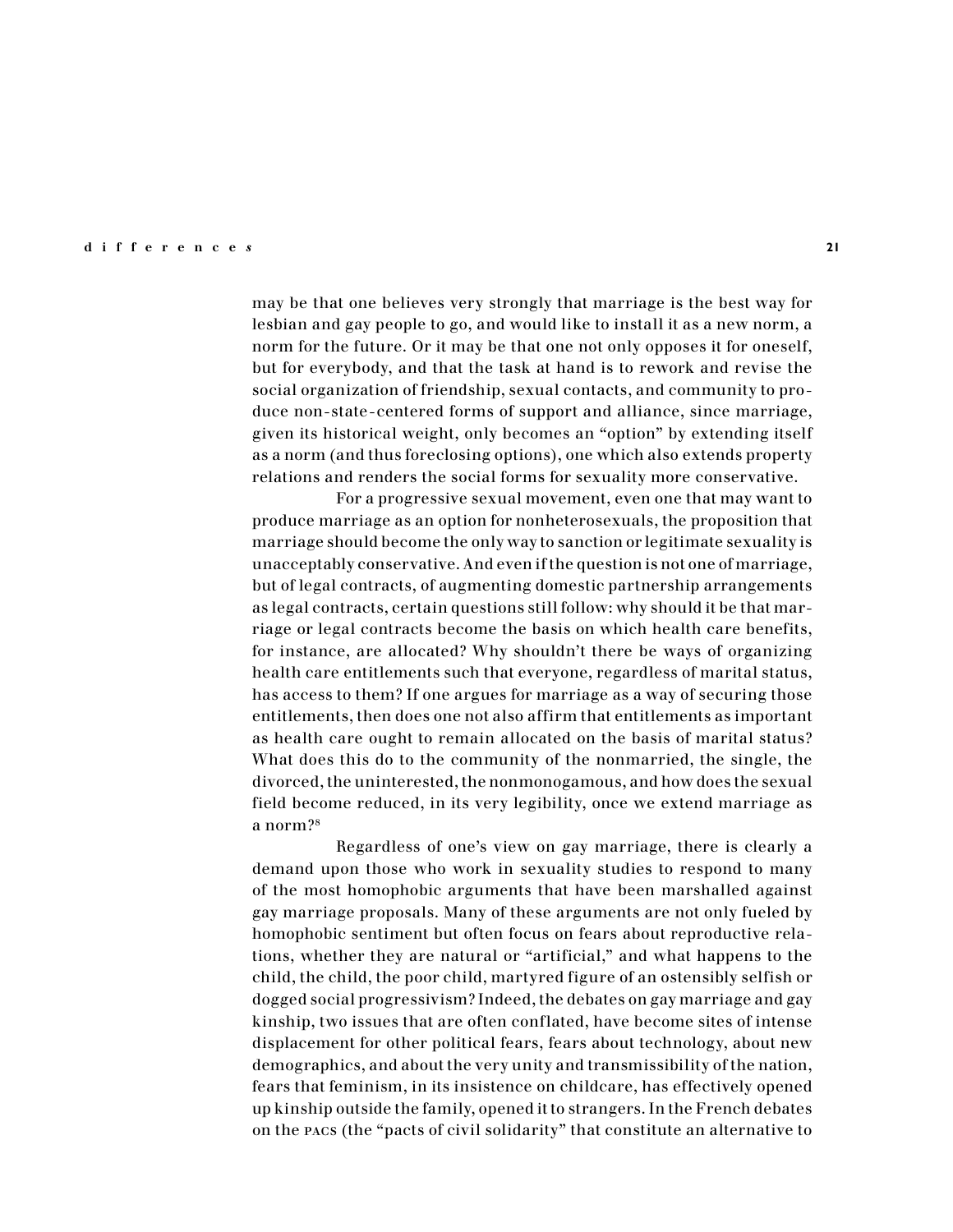marriage for any two individuals unrelated by blood, regardless of sexual orientation), the passage of the bill finally depended on proscribing the rights of nonheterosexual couples from adopting children and accessing reproductive technology. And the same provision was recently proposed and adopted in Germany as well.<sup>9</sup> In both cases, one can see that the child figures in the debate as a dense site for the transfer and reproduction of culture, where "culture" carries with it implicit norms of racial purity and domination.10 Indeed, I think it may be possible to see the arguments in France that rail against the threat to "culture" posed by the prospect of legally allied gay people having children—and I will suspend for the purposes of this discussion the question of what it means to "have" in this instance—as converging with debates taking place on issues of immigration, of what Europe is, and implicitly and explicitly, of what is truly French, the basis of its culture, which becomes, through an imperial logic, the basis of culture itself, its universal and invariable conditions.

The debates center not only on the questions, what is culture? who should be admitted? how should the subjects of culture be reproduced? but also on the status of the state and, in particular, its power to confer or withdraw recognition for forms of sexual alliance. Indeed, the argument against gay marriage is always, implicitly or explicitly, an argument about what the state should do, what it should provide, but it is also an argument about what kinds of intimate relations ought to be eligible for state legitimation. What is this desire to keep the state from offering recognition to nonheterosexual partners, and what is the desire to compel the state to offer such recognition? For both sides of the debate, at issue is not only the question of which relations of desire ought to be legitimated by the state, but of who may desire the state, *who may desire the state's desire*.

Indeed, the questions are even more complicated: whose desire might qualify as a desire for state legitimation? But also: whose desire might qualify *as* the desire of the state? Who may desire the state? And whom may the state desire? Whose desire will be the state's desire? Conversely, and this is just speculation—but perhaps academic work might be regarded as a social site for such speculation—it seems that what one is wanting when one wants "state recognition" for marriage and what one is not wanting when one wants to limit the scope of that recognition for others are complex wants. The state becomes the means by which a fantasy becomes literalized: desire and sexuality are ratified, justified, known, publicly instated, imagined as permanent, durable. And, at that very moment, desire and sexuality are dispossessed and displaced, so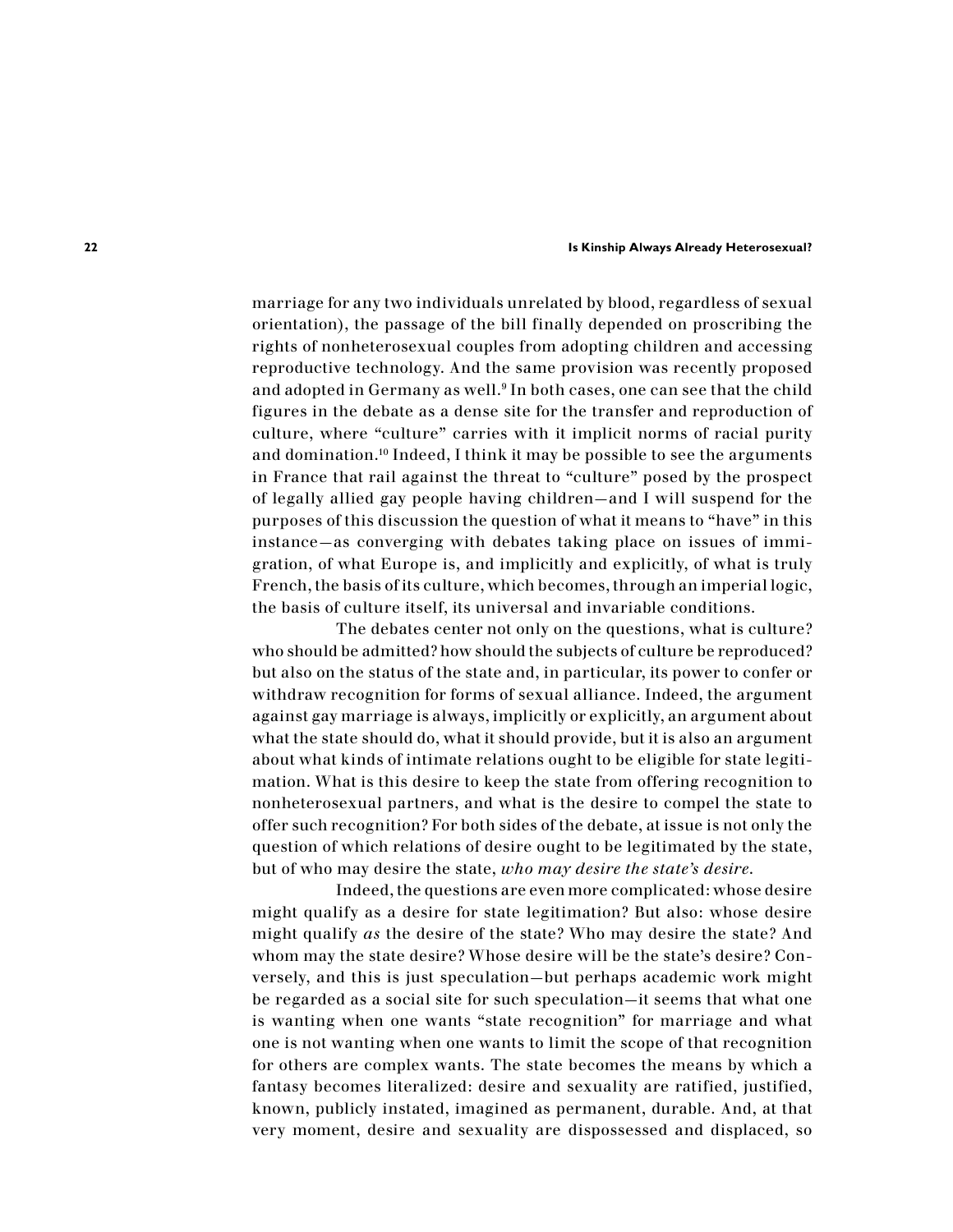that what one "is," and what one's relationship "is" are no longer a private matter; indeed, ironically, one might say that through marriage, personal desire acquires a certain anonymity and interchangeability, becomes, as it were, publicly mediated and, in that sense, a kind of legitimated public sex. But more than that, marriage compels, at least logically, universal recognition: everyone must let you into the door of the hospital; everyone must honor your claim to grief; everyone will assume your natural rights to a child; everyone will regard your relationship as elevated into eternity. And in this way, the desire for universal recognition is a desire to become universal, to become interchangeable in one's universality, to vacate the lonely particularity of the nonratified relation and, perhaps above all, to gain both place and sanctification in that imagined relation to the state. Place and sanctification: these are surely powerful fantasies, and they take on particular phantasmatic form when we consider the bid for gay marriage. The state can become the site for the recirculation of religious desires, for redemption, for belonging, for eternity, and we might well ask what happens to sexuality when it runs through this particular circuit of fantasy: is it alleviated of its guilt, its deviance, its discontinuity, its asociality, its spectrality? And if it is alleviated of all of that, where precisely do these negativities go? Do they not tend to be projected onto those who have not or will not enter this hallowed domain? And does the projection take the form of judging others morally, of enacting a social abjection and hence becoming the occasion to institute a new hierarchy of legitimate and illegitimate sexual arrangement?

# *The Poor Child and the Fate of the Nation*

The proposal in France to institute civil unions (pacts of civil solidarity) as an alternative to marriage sought at once to sidestep marriage and secure legal ties. It ran up against a limit, however, when questions of reproduction and adoption surfaced. Indeed, in France, concerns over reproduction work in tandem with concerns over the reproduction of an identifiably French culture. As suggested above, one can see a certain implicit identification of French culture with universalism, and this has its own consequences for the fantasy of the nation at stake. For understanding this debate, it is important to recognize how, in particular, the figure of the child of nonheterosexual parents becomes a cathected site for anxieties about cultural purity and cultural transmission. In the recent fracas over the pacs, the only way the proposal could pass was by denying rights of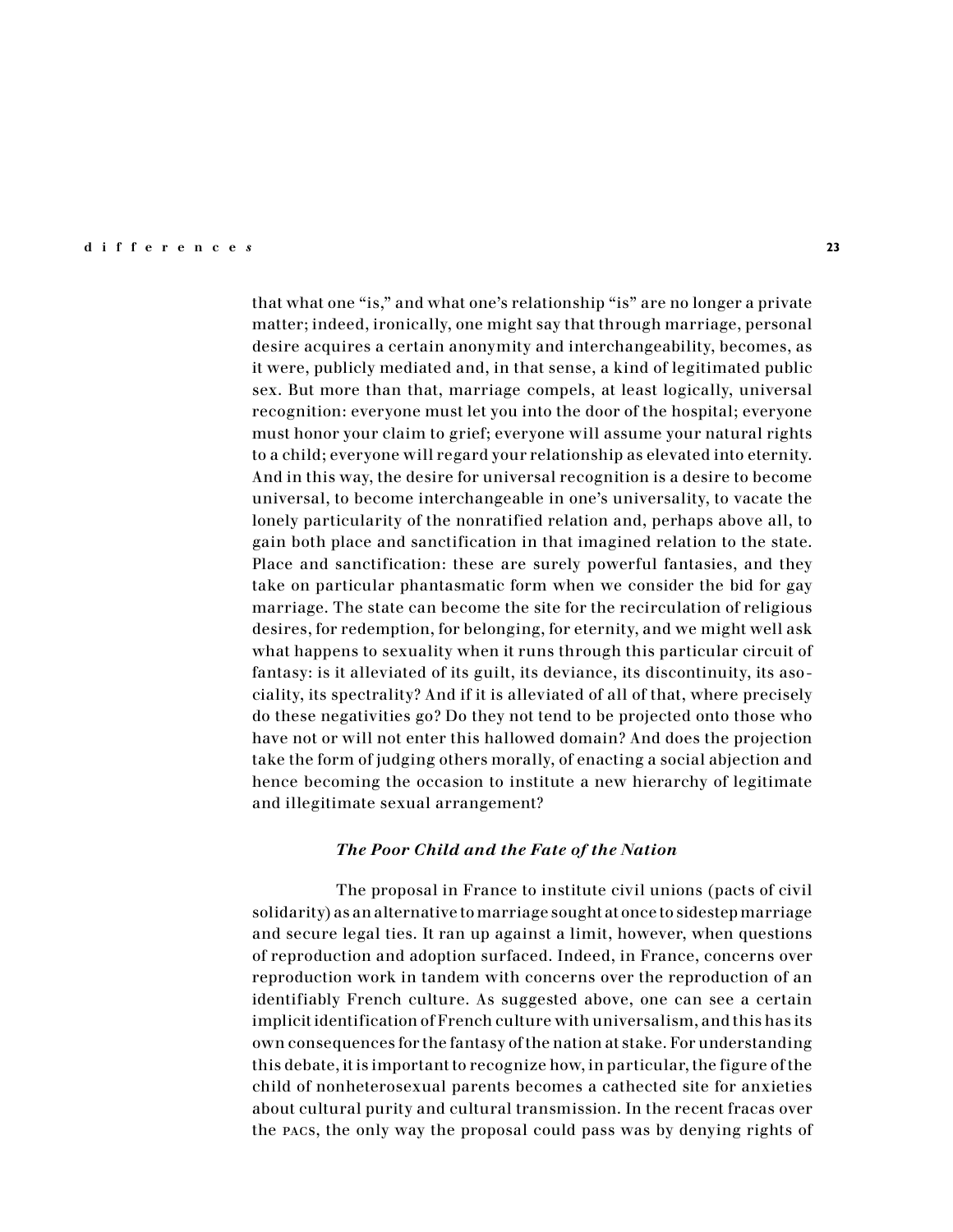joint adoption to individuals within such relations. Indeed, as Eric Fassin and others have argued, it is the alteration of rights of filiation that is most scandalous in the French context, not marriage per se. The life of the contract can be, within range, extended, but the rights of filiation cannot. In some of the cultural commentary that accompanied this decision to deny adoptive rights to openly gay people, we heard from Sylviane Agacinski, a well-known French philosopher, that it goes against the "symbolic order" to let homosexuals form families ("Questions" 23). Whatever social forms these are, they are not marriages, and they are not families; indeed, in her view, they are not properly "social" at all, but private. The struggle is in part one over words, over where and how they apply, about their plasticity and their equivocity. But it is more specifically a struggle over whether certain practices of nomination keep the presuppositions about the limits of what is humanly recognizable in place. The argument rests on a certain paradox, however, that would be hard to deny since if one does *not* want to recognize certain human relations as part of the humanly recognizable, then one has *already* recognized them, and one seeks to deny what it is one has already, in one way or another, understood. "Recognition" becomes an effort to deny what exists and, hence, becomes the instrument for the refusal of recognition. In this way, it becomes a way of shoring up a normative fantasy of the human over and against dissonant versions of itself. To defend the limits of what is recognizable against that which challenges it is to understand that the norms that govern recognizability have already been challenged. In the U.S., we are used to hearing conservative and reactionary polemics against homosexuality as unnatural, but that is not precisely the discourse through which the French polemic proceeds. Agacinski, for instance, does not assume that the family takes a natural form. The state is constrained in recognizing marriage as heterosexual, in her view, not by nature or natural law, but by something called "the symbolic order" (which corresponds to and ratifies a natural law). It is according to the dictates of this order that the state is obligated to refuse to recognize such relations.

I will lay out Agacinski's view in a moment, not because she is the most vocal opponent to the transformations in kinship that gay marriage might imply, but because some time ago a colleague sent me an editorial she had written in *Le Monde*, a missive that in some way demanded a response. In her editorial, Agacinski identifies a certain American strain of queer and gender theory as the monstrous future for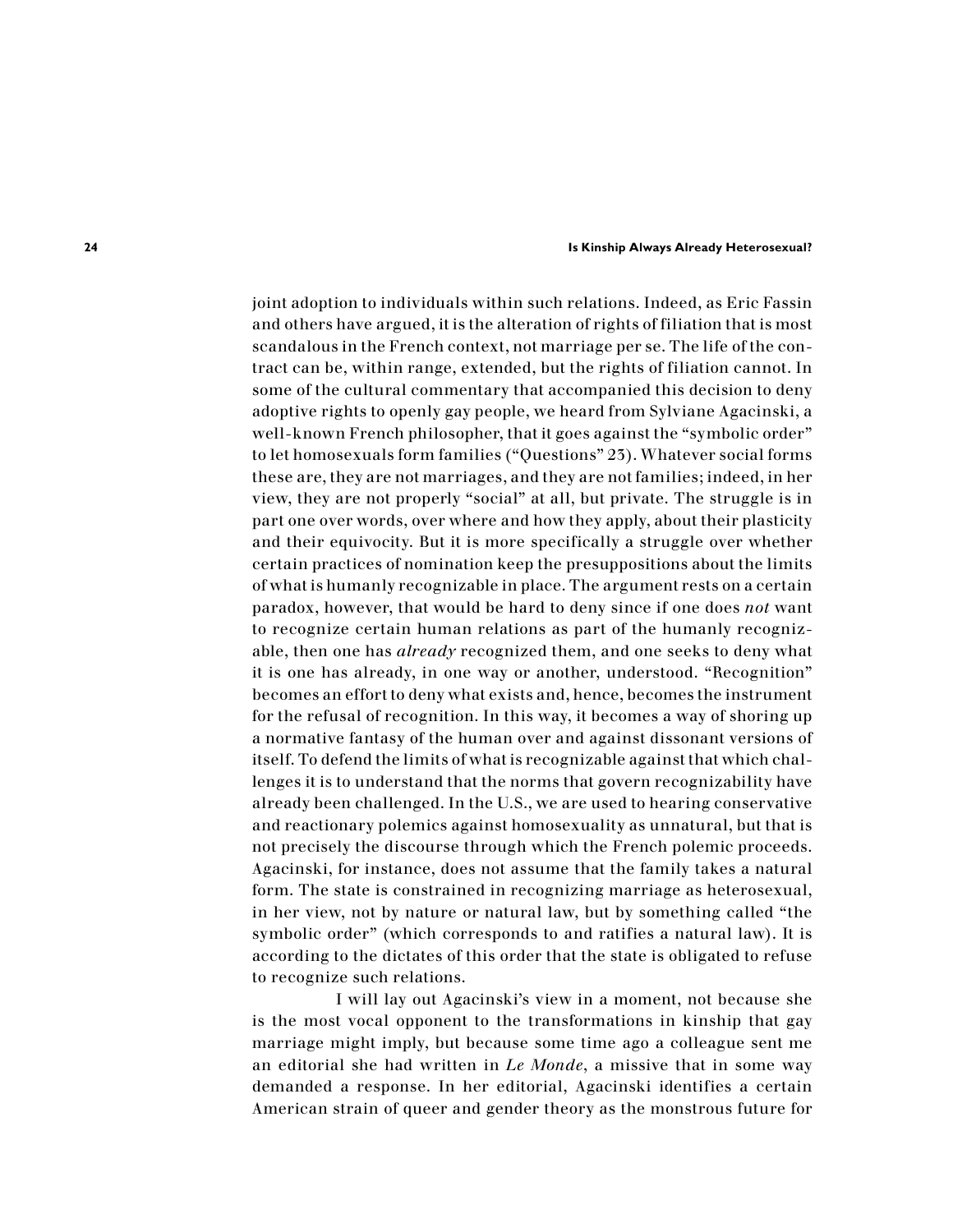France were these transformations to occur. So let us say, without going into details, that a certain interpellation occurred on the front page of *Le Monde* in which my name figured as a sign of the coming monstrosity. And consider that I am in a quandary here, since my own views are used to caution against a monstrous future that will come to pass if lesbian and gay people are permitted to form state-ratified kinship arrangements, and so on one hand, there is a demand, in a way, to respond and rebut these allegations. On the other hand, it seems crucial not to accept the terms in which one's opponent has framed the debate, a debate which, I fear, is no debate at all, but a highly publicized polemic and fear-mongering. My quandary is not mine alone. Will I, in opposing her, occupy a position in which I argue for state legitimation? Is this what I desire?

On the one hand, it would be easy enough to argue that she is wrong and that the family forms in question are viable social forms and that the current episteme of intelligibility might be usefully challenged and rearticulated in light of these social forms.<sup>11</sup> After all, her view matches and fortifies those that maintain that legitimate sexual relations take a heterosexual and state-sanctioned form and that work to de-realize viable and significant sexual alliances that fail to conform to that model. Of course, there are consequences to this kind of derealization that go beyond hurting someone's feelings or causing offense to a group of people. It means that when you arrive at the hospital to see your lover, you may not. It means that when your lover falls into a coma, you may not assume certain executorial rights. It means that when your lover dies, you may not be able to be the one to receive the body. It means that when the child is left with the nonbiological parent, that parent may not be able to counter the claims of biological relatives in court and that you lose custody and even access. It means you may not be able to provide health care benefits for one another. These are all very significant forms of disenfranchisement, ones that are made all the worse by the personal effacements that occur in daily life and that invariably take a toll on a relationship. If you're not real, it can be hard to sustain yourselves over time; the sense of delegitimation can make it harder to sustain a bond, a bond that is not real anyway, a bond that does not "exist," that never had a chance to exist, that was never meant to exist. Here is where the absence of state legitimation can emerge within the psyche as a pervasive, if not fatal, sense of self doubt. And if you've actually lost the lover who was never recognized to be your lover, then did you really lose that person? Is this a loss, and can it be publicly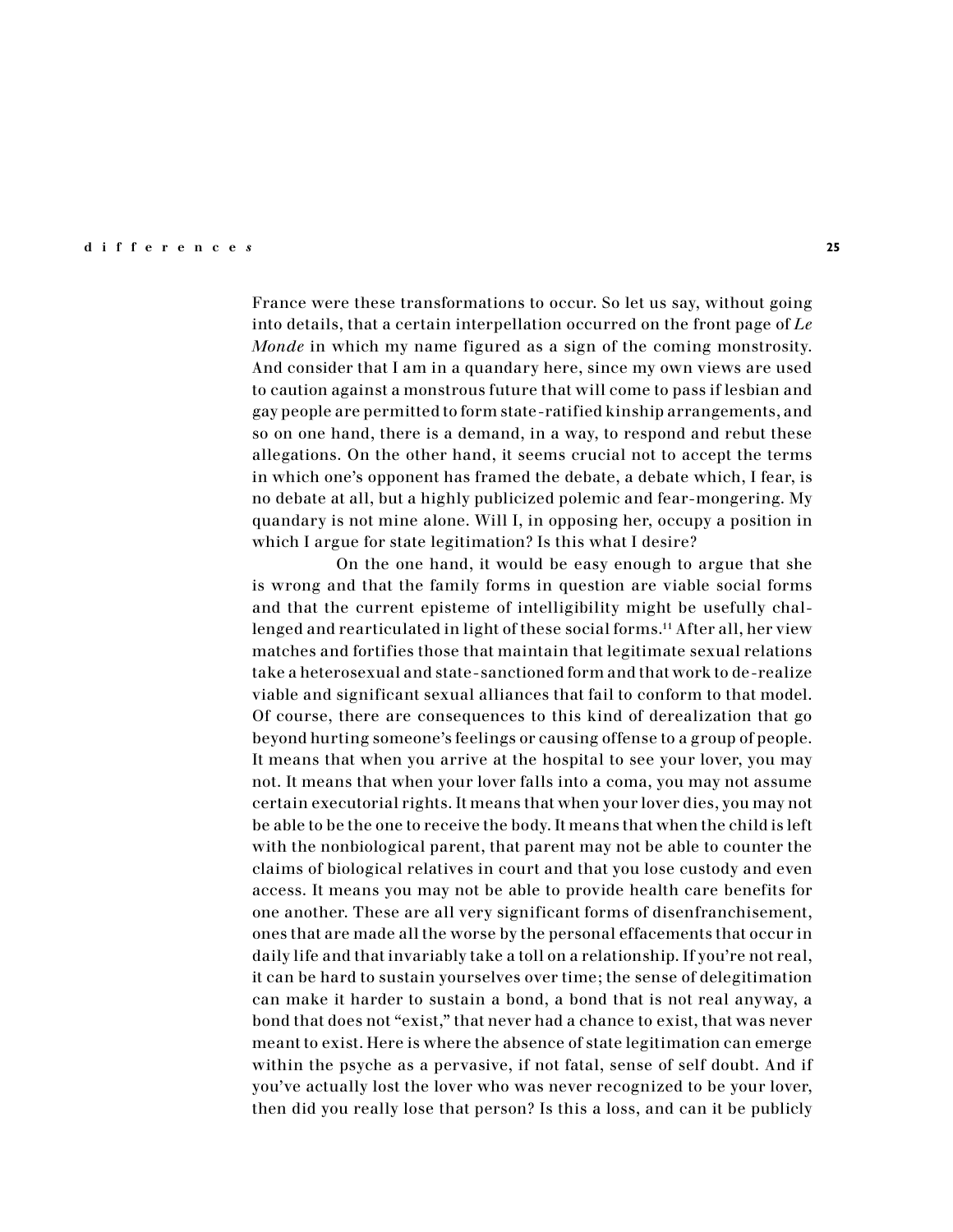grieved? Surely this is something that has become a pervasive problem in the queer community, given the losses from AIDS, the loss of lives and loves that are always in struggle to be recognized as such.

On the other hand, to pursue state legitimation in order to repair these injuries brings with it a host of new problems, if not new heartaches. The failure to secure state recognition for one's intimate arrangements can only be experienced as a form of derealization if the terms of state legitimation are those that maintain hegemonic control over the norms of recognition—in other words, if the state monopolizes the resources of recognition. Are there not other ways of feeling possible, intelligible, even real, apart from the sphere of state recognition? And should there not be other ways? It makes sense that the lesbian and gay movement would turn to the state, given its recent history: the current drive for gay marriage is in some ways a response to AIDS and, in particular, a shamed response, one in which a gay community seeks to disavow its so-called promiscuity, one in which we appear as healthy and normal and capable of sustaining monogamous relations over time. And this of course brings me back to the question, a question posed poignantly by Michael Warner in his recent writings, of whether the drive to become recognizable within the existing norms of legitimacy requires that we subscribe to a practice that delegitimates those sexual lives structured outside of the bonds of marriage and the presumptions of monogamy. Is this a disavowal that the queer community is willing to make? And with what social consequence? How is it that we give the power of recognition over to the state at the moment that we insist that we are unreal and illegitimate without it? Are there other resources by which we might become recognizable or mobilize to challenge the existing regimes within which the terms of recognizability take place?

One can see the terrain of the dilemma here: on the one hand, living without norms of recognition result in significant suffering and forms of disenfranchisement that confound the very distinctions among psychic, cultural, and material consequences. On the other hand, the demand to be recognized, which is a very powerful political demand, can lead to new and invidious forms of social hierarchy, to a precipitous foreclosure of the sexual field, and to new ways of supporting and extending state power if it does not institute a critical challenge to the very norms of recognition supplied and required by state legitimation. Indeed, in making a bid to the state for recognition, we effectively restrict the domain of what will become recognizable as legitimate sexual arrangements, thus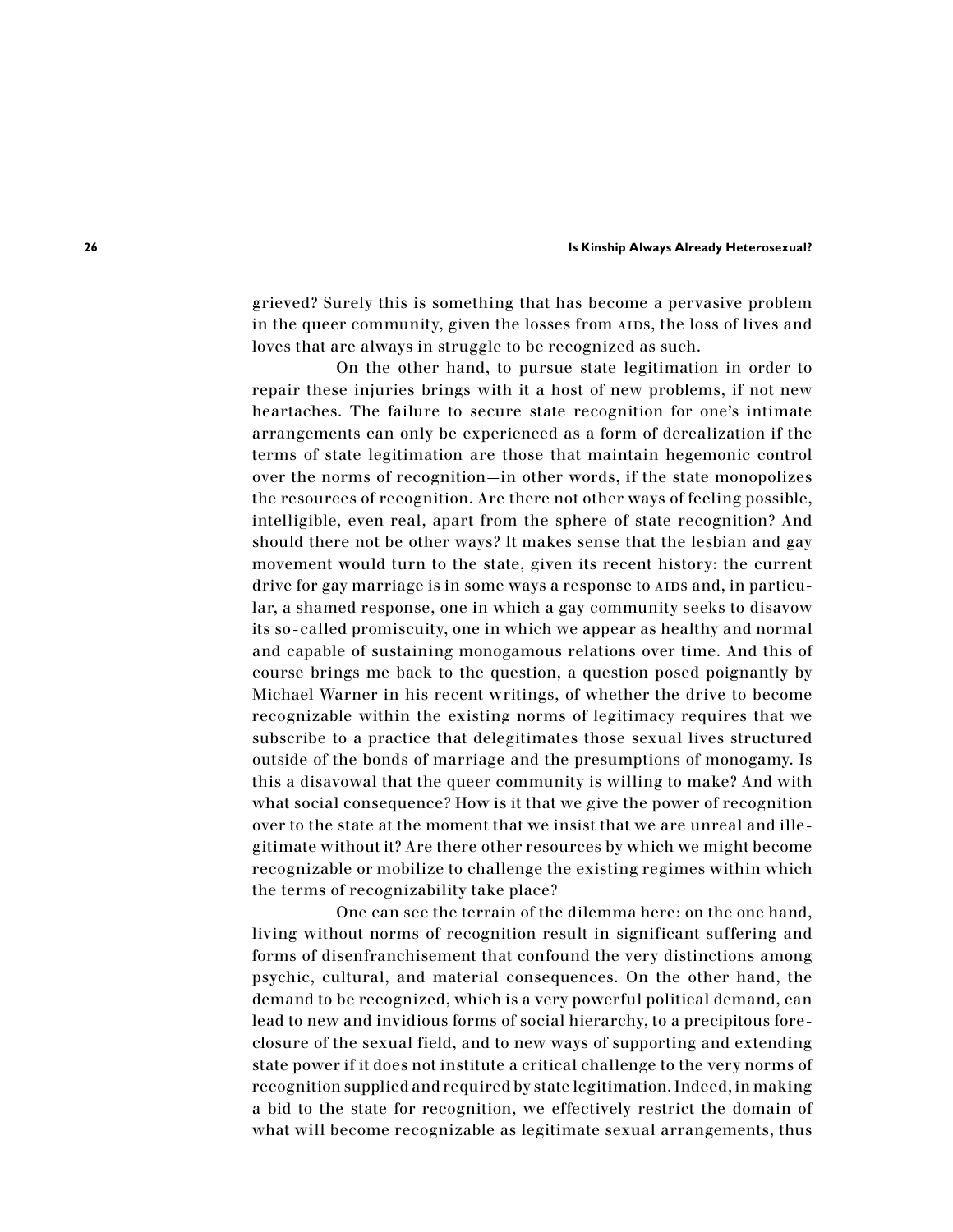fortifying the state as the source for norms of recognition and eclipsing other possibilities within civil society and cultural life. To demand and receive recognition according to norms that legitimate marriage and delegitimate forms of sexual alliance outside of marriage, or to norms that are articulated in a critical relation to marriage, is to displace the site of delegitimation from one part of the queer community to another or, rather, to transform a collective delegitimation into a selective one. Such a practice is difficult, if not impossible, to reconcile with a radically democratic, sexually progressive movement. What would it mean to exclude from the field of potential legitimation those who are outside of marriage, those who live nonmonogamously, those who live alone, those who are in whatever arrangements they are in that are not the marriage form?

And I would add a caveat here: we do not always know what we mean by "the state" when we are referring to the kind of "state legitimation" that occurs in marriage. The state is not a simple unity, and its parts and operations are not always coordinated with one another. The state is not reducible to law, and power is not reducible to state power. It would be wrong to understand the state as operating with a single set of interests or to gauge its effects as if they were unilaterally successful. I think the state can also be worked, exploited, and that social policy, which involves the implementation of law in local instances, can very often be the site where law is challenged, where it is thrown to a court to adjudicate, and where new kinship arrangements stand a chance of gaining new legitimacy. Of course, certain propositions remain highly controversial: interracial adoption, adoption by single men, by gay male couples, by parties who are unmarried, by kinship structures in which there are more than two adults in play. So there are reasons to worry about requesting state recognition for intimate alliances and so becoming part of an extension of state power into the socius, but do these reasons outweigh those we might have for seeking recognition and entitlement through entering legal contract? Contracts work in different ways—and surely they work differently in the U.S. and French contexts—to garner state authority and to subject to regulatory control the individuals who enter into them. But even if we argue that in France, contracts are conceived as individual entitlements and therefore as less tethered to state control, the very form of individuation is thus sustained by state legitimation, even if, or precisely when, the state appears to be relatively withdrawn from the contractual process itself.

In this way, the norms of the state work very differently in these disparate national contexts. In the U.S., the norms of recognition sup-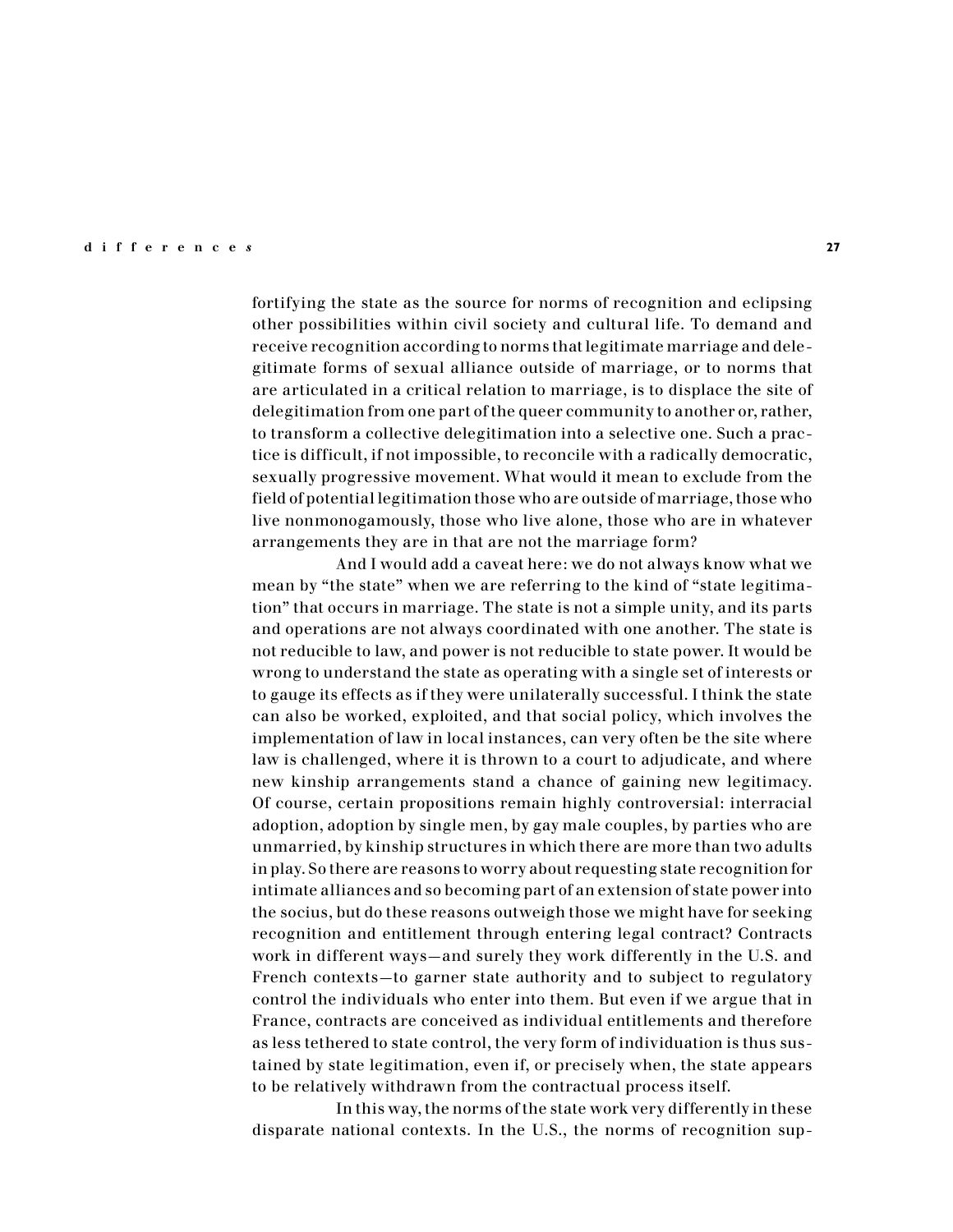plied by the state not only often fail to describe or regulate existing social practice, but they become the site of articulation for a fantasy of normativity, projecting and delineating an ideological account of kinship, for instance, precisely at the moment when it is undergoing social challenge and dissemination. Thus, it seems that the appeal to the state is at once an appeal to a fantasy already institutionalized by the state and a leavetaking from existing social complexity in the hope of becoming "socially coherent" at last. What this means as well is that there is a site to which we can turn, understood as the state, that will finally render us coherent, a turn that commits us to the fantasy of state power. Jacqueline Rose persuasively argues that "if the state has meaning only 'partly as something existing,' if it rests on the belief of individuals that it 'exists or should exist,' then it starts to look uncannily like what psychoanalysis would call an 'as if' phenomenon" (8–9). Its regulations do not always seek to order what exists but to figure social life in certain imaginary ways. The incommensurability between state stipulation and existing social life means that this gap must be covered over for the state to continue to exercise its authority and to exemplify the kind of coherence that it is expected to confer on its subjects. As Rose reminds us, "It is because the state has become so alien and distant from the people it is meant to represent that, according to Engels, it has to rely, more and more desperately, on the sacredness and inviolability of its own laws" (10).

So there are at least two sides to this coin, and I do not mean to resolve this dilemma in favor of one or the other, but to develop a critical practice that is mindful of both. I want to maintain that legitimation is double edged: it is crucial that, politically, we lay claim to intelligibility and recognizability; and it is crucial, politically, that we maintain a critical and transformative relation to the norms that govern what will and will not count as an intelligible and recognizable alliance and kinship. This latter would also involve a critical relation to the desire for legitimation as such. But it is also crucial that we question the assumption that the state furnish these norms, and that we come to think critically about what the state has become during these times or, indeed, how it has become a site for the articulation of a fantasy that seeks to deny or overturn what these times have brought us.

As we return to the French debate, then, it seems important to remember that the debate about laws is at once a debate about what kinds of sexual arrangements and forms of kinship can be admitted to exist or deemed to be possible, and what the limits of imaginability might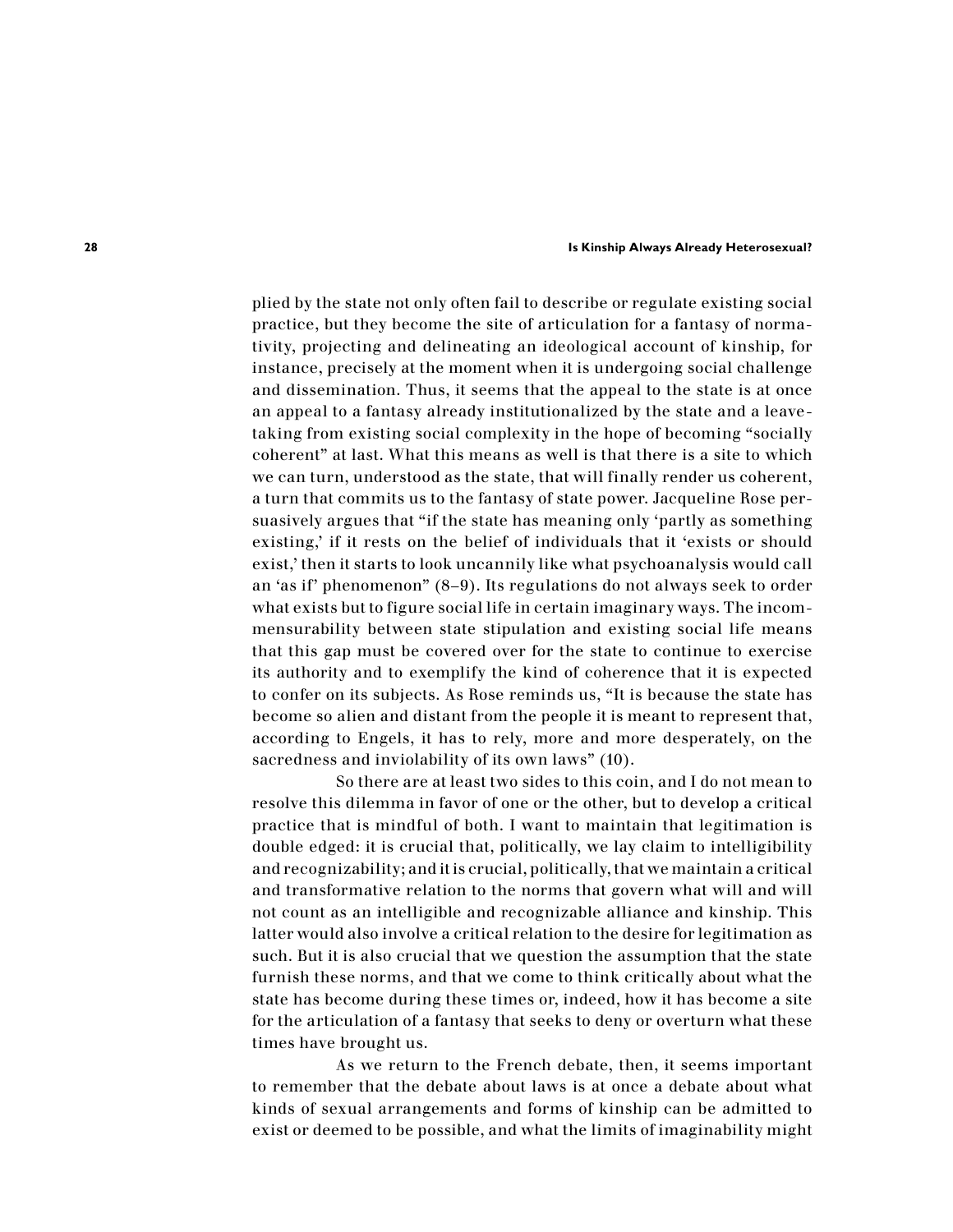be. For many who opposed the pacs or who, minimally, voiced skeptical views about it, the very status of culture was called into question by the variability of legitimated sexual alliance. Immigration and gay parenting were figured as challenging the fundamentals of a culture that had already been transformed, but that sought to deny the transformation it had already undergone.12 To understand this, we have to consider how the term "culture" operates and how, in the French context, the term "culture" became invoked in these debates to designate not the culturally variable formations of human life, but the universal conditions for human intelligibility.

# *Natural, Cultural, State Law*

Although Agacinski, the French philosopher, is not a Lacanian and, indeed, hardly a psychoanalyst, we do see in her commentary, which was prominent in the French debate, a certain anthropological belief that is shared by many Lacanian followers and other psychoanalytic practitioners in France and elsewhere.13 The belief is that culture itself requires that a man and a woman produce a child and that the child have this dual point of reference for its own initiation into the symbolic order, where the symbolic order consists of a set of rules that order and support our sense of reality and cultural intelligibility.

She writes that gay parenting is both unnatural and a threat to culture in the sense that sexual difference, which is, in her view, irrefutably biological, gains its significance in the cultural sphere as the foundation of life in procreation. "This foundation (of sexual difference) is generation; this is the difference between the paternal and maternal roles. There must be the masculine and the feminine to give life" ("Questions" 23). Over and against this life-giving heterosexuality at the foundation of culture is the specter of homosexual parenting, a practice that not only departs from nature and from culture, but centers on the dangerous and artificial fabrication of the human and is figured as a kind of violence or destruction. She writes:

> *It takes a certain "violence," if one is homosexual, to want a child* [Il faut une certaine "violence," quand on est homosexuel, pour vouloir un enfant]*. [. . .] I think that there is no absolute right to a child, since the right implies an increasingly artificial fabrication of children. In the interests of the child, one cannot efface its double origin. (23, my translation)*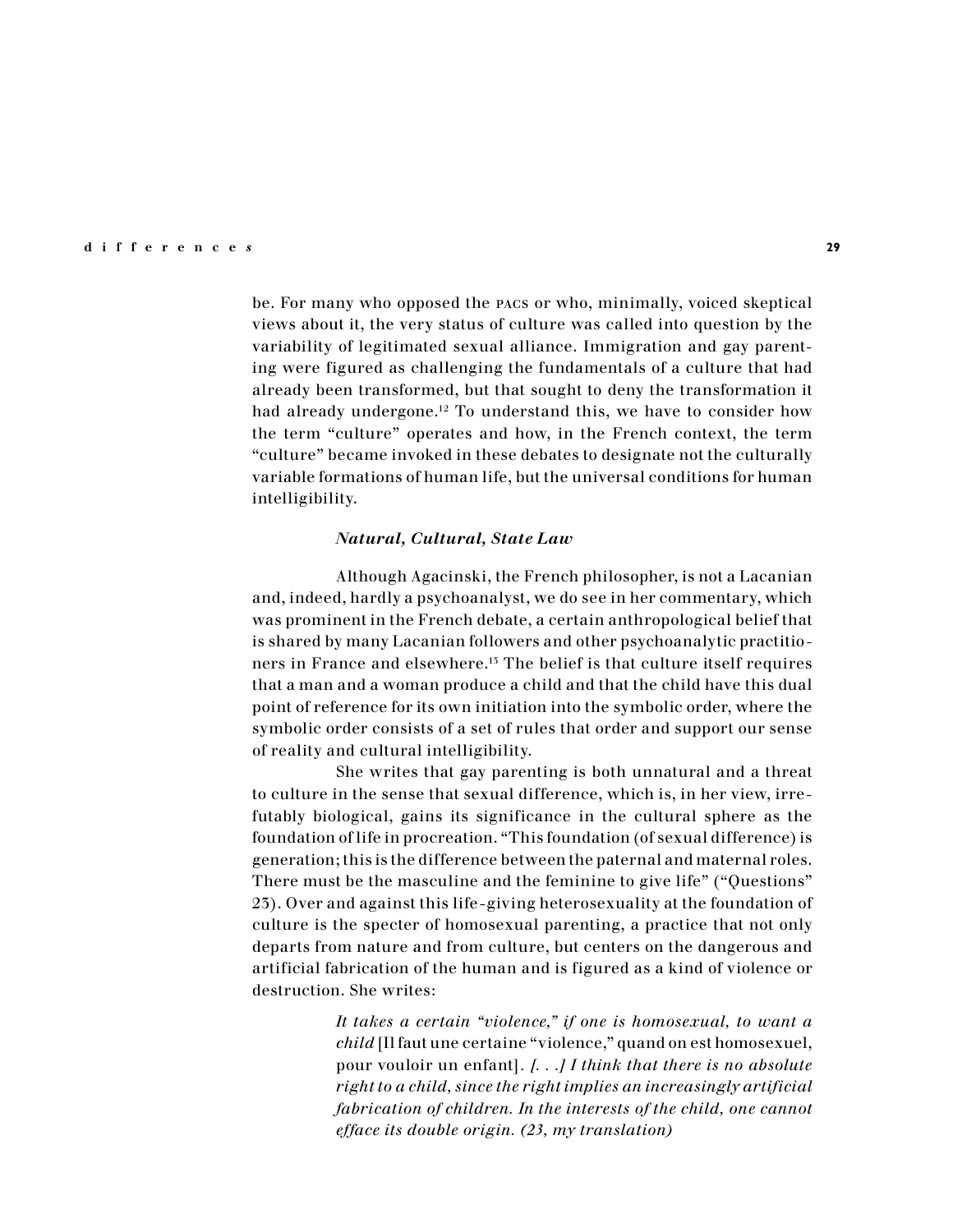The "double origin" is its invariable beginning with a man and woman, a man who occupies the place of the father and a woman who occupies the place of the mother. "This mixed origin, which is natural," she writes, "is also a cultural and symbolic foundation" (23).

The argument that there must be a father and a mother as a double point of reference for the child's origin rests on a set of presumptions that resonate with the Lévi-Straussian position in *The Elementary Structures of Kinship* in 1949. Although Agacinski is not a Lévi-Straussian, her framework nevertheless borrows from a set of structuralist premises about culture that have been revived and redeployed in the context of the present debate. My point is less to hold the views of Lévi-Strauss responsible for the terms of the present debate than to ask what purpose the reanimation of these views serves within the contemporary political horizon, considering that within anthropology, the Lévi-Straussian views promulgated in the late forties are generally considered surpassed, even as they are no longer owned in the same form by Lévi-Strauss himself.14

For Lévi-Strauss, the Oedipal drama is not to be construed as a developmental moment or phase. It consists instead of a prohibition that is at work in the inception of language, one that works at all times to facilitate the transition from nature to culture for all emerging subjects. Indeed, the bar that prohibits the sexual union with the mother is not arrived at in time, but is, in some sense, *there* as a precondition of individuation, a presumption and support of cultural intelligibility itself. No subject emerges without this bar or prohibition as its condition, and no cultural intelligibility can be claimed without first passing through this founding structure. Indeed, the mother is disallowed because she belongs to the father, so if this prohibition is fundamental and it is understood, then the father and the mother exist as logically necessary features of the prohibition itself. Now, psychoanalysis will explain that the father and the mother do not have to actually exist, that they can be positions or imaginary figures, but that they have to figure structurally in some way. Agacinski's point is also ambiguous in this way, but she will insist that they must have existed, and that their existence has to be understood by the child as essential to his or her origin.

To understand how this prohibition becomes foundational to a conception of culture is to follow the way in which the Oedipal complex in Freud becomes recast as an inaugural structure of language and the subject in Lacan, something I cannot do in this context, and probably have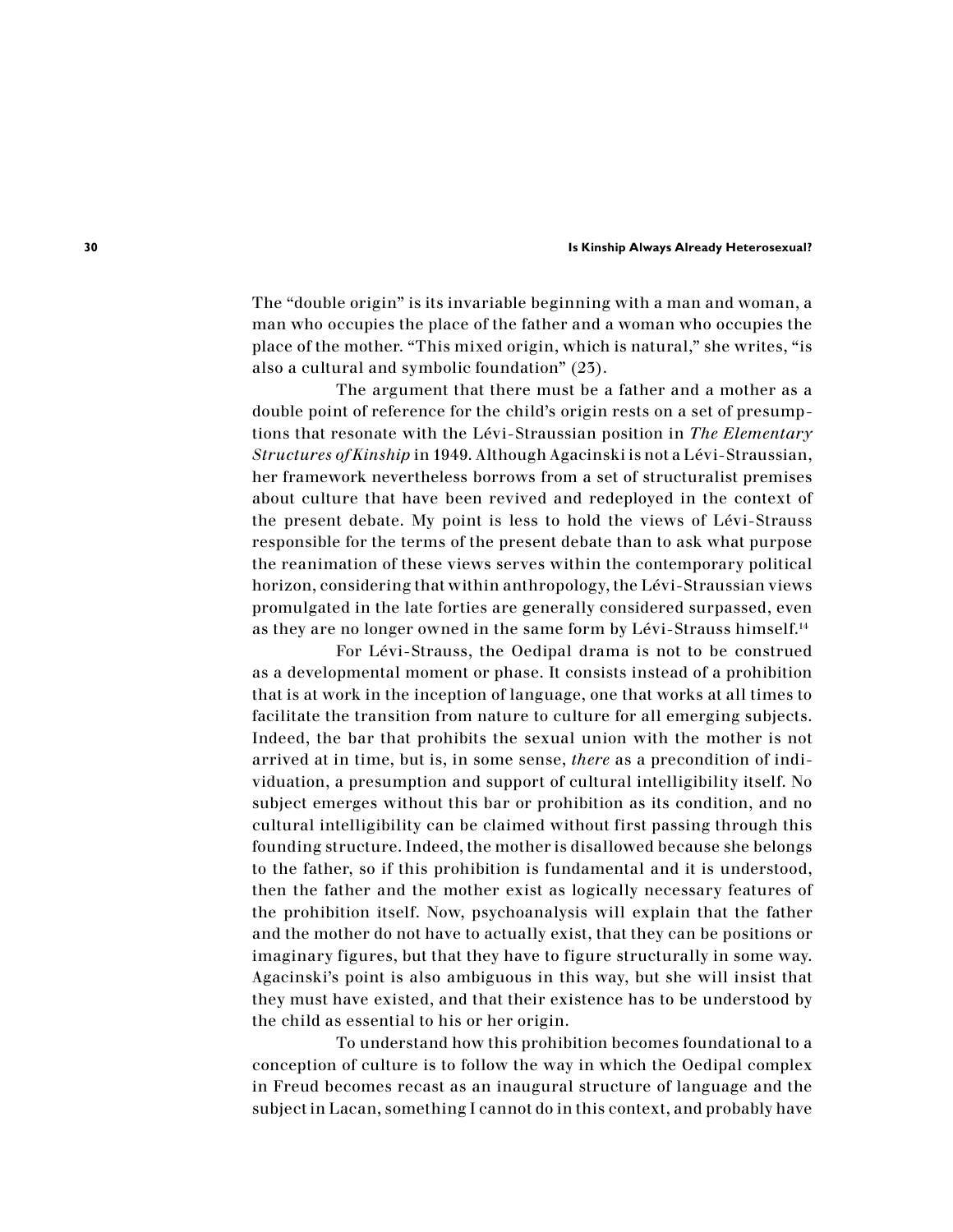done too many times before.15 What I want to underscore here is the use of Oedipus to establish a certain conception of culture that has rather narrow consequences for both formations of gender and sexual arrangements and that implicitly figures culture as a whole, a unity, one that has a stake in reproducing itself and its singular wholeness through the reproduction of the child. When Agacinski argues, for instance, that for every child to emerge in a nonpsychotic way, there must be a father and a mother, she appears at first not to be making the empirical point that a father and mother must be present and known through all phases of child rearing. She means something more ideal: that there must at least be a psychic point of reference for mother and father and a narrative effort to recuperate the male and female parent, even if one or the other is never present and never known. But if this were guaranteed without the social arrangement of heterosexuality, she would have no reason to oppose lesbian and gay adoption. So it would appear that social arrangements support and maintain the symbolic structure, even as the symbolic structure legitimates the social arrangement. Heterosexual coitus will be understood for her, regardless of the parent or parents who rear the child, as the origin of the child, and that origin will have a symbolic importance.

This symbolic importance of the child's origin in heterosexuality is understood to be essential to culture for the following reason. If the child enters culture through the process of assuming a symbolic position, and if these symbolic positions are differentiated by virtue of Oedipalization, then the child presumably will become gendered on the occasion that the child takes up a position in relation to parental positions that are prohibited as overt sexual objects for the child. The boy will become a boy to the extent that he recognizes that he cannot have his mother, that he must find a substitute woman for her; the girl will become a girl to the extent that she recognizes she cannot have her mother, substitutes for that loss through identification with the mother, and then recognizes she cannot have the father, and substitutes a male object for him. According to this fairly rigid schematic of Oedipalization, gender is achieved through the accomplishment of heterosexual desire. This structure, which is already much more rigidly put forward here, in the effort to reconstruct Agacinski's position, than one would find in Freud—i.e., in either *The Three Essays on the Theory of Sexuality* or *The Ego and the Id*—is then deprived of its status as a developmental phase and asserted as the very means by which an individuated subject within language is established. To become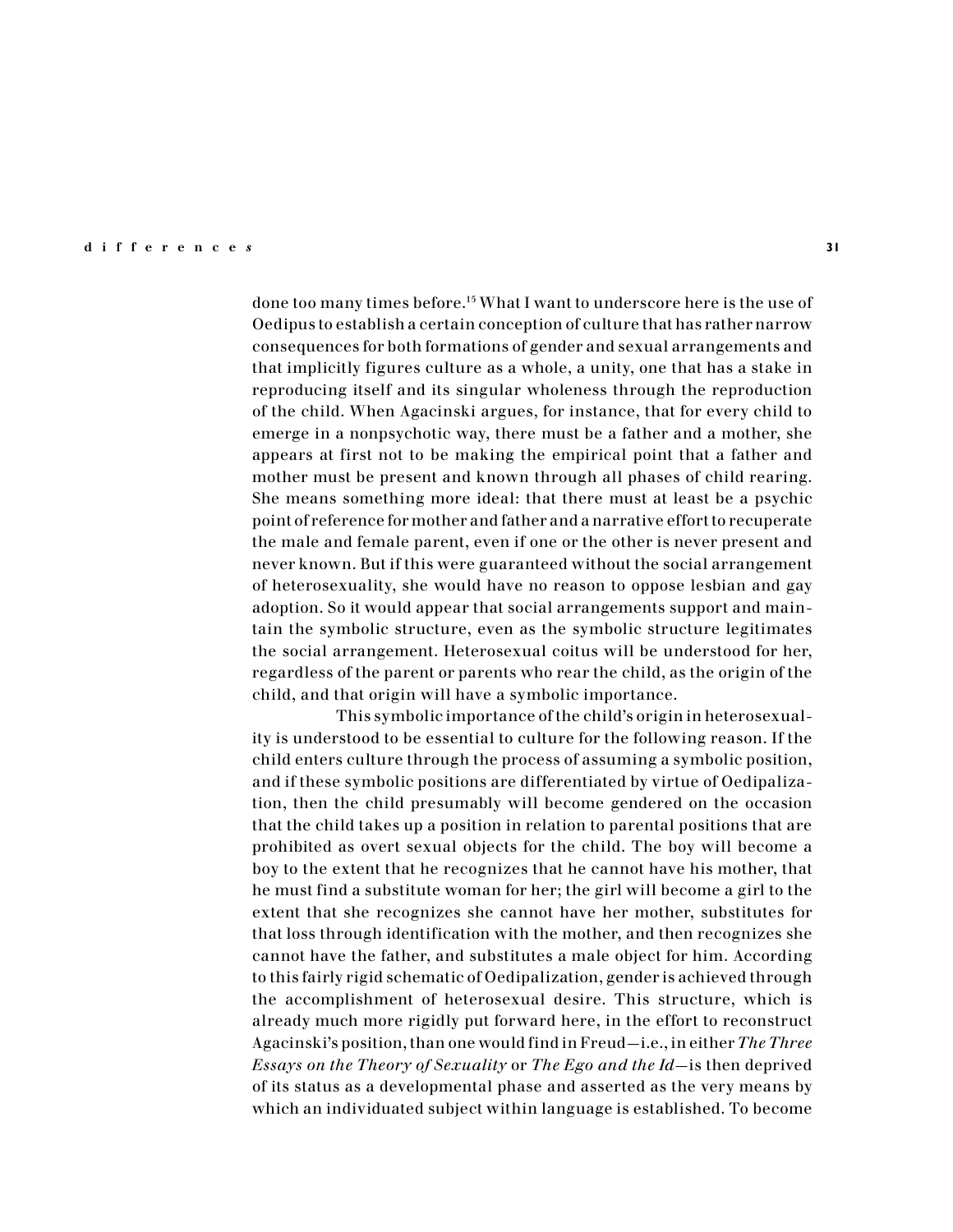part of culture means to have passed through the gender differentiating mechanism of this taboo and to accomplish both normative heterosexuality and discrete gender identity at once.

There are many reasons to reject this particular rendition of Oedipalization as the precondition of language and cultural intelligibility. And there are many versions of psychoanalysis that would reject this schema, allowing for various ways of rearticulating the Oedipal but also limiting its function in relation to the pre-Oedipal. Moreover, some forms of structural anthropology sought to elevate the exchange of women into a precondition of culture and to identify that mandate for exogamy with the incest taboo operating within the Oedipal drama; but other theories of culture have come to take its place and call that structuralist account into question. Indeed, the failure of structuralism to take into account kinship systems that do not conform to its model was made clear by anthropologists such as David Schneider, Sylvia Yanagisako, Sarah Franklin, Clifford Geertz, and Marilyn Strathern. These theories emphasize different modes of exchange than those presumed by structuralism, and they also call into question the universality of structuralism's claims. Sociologists of kinship such as Judith Stacey and Carol Stack, as well as anthropologist Kath Weston, have also underscored a variety of kin relations that work, and work according to rules that are not always or only traceable to the incest taboo.

So why would the structuralist account of sexual difference, conceived according to the exchange of women, make a "comeback" in the context of the present debates in France? Why would various intellectuals, some of them feminist, proclaim that sexual difference is not only fundamental to culture, but to its transmissibility, and that reproduction must remain the prerogative of heterosexual marriage and that limits must be set on viable and recognizable forms of nonheterosexual parenting arrangements?

To understand the resurgence of a largely anachronistic structuralism in this context, it is important to consider that the incest taboo functions in Lévi-Strauss not only to secure the exogamous reproduction of children but also to maintain a unity to the "clan" through compulsory exogamy as it is articulated through compulsory heterosexuality. The woman from elsewhere makes sure that the men from here will reproduce their own kind. She secures the reproduction of cultural identity in this way. The ambiguous "clan" designates a "primitive" group for Lévi-Strauss in 1949 but comes to function ideologically for the cultural unity of the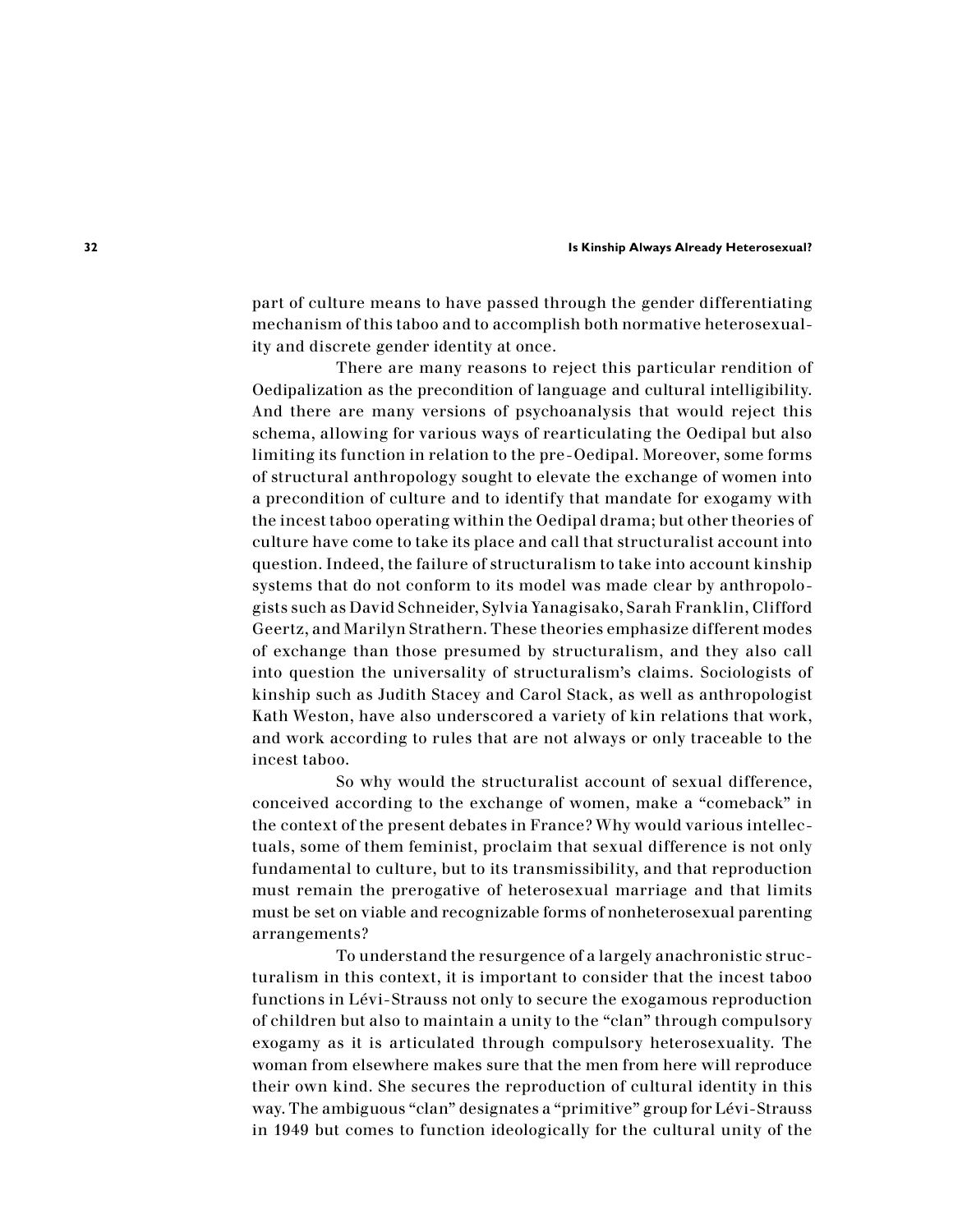nation in 1999–2000 in the context of a Europe beset by opening borders and new immigrants. The incest taboo thus comes to function in tandem with a racialist project to reproduce culture and, in the French context, to reproduce the implicit identification of French culture with universality. It is a "law" that works in the service of the "as if," securing a fantasy of the nation that is already, and irreversibly, under siege. In this sense, the invocation of the symbolic law defends against the threat to French cultural purity that has taken place, and is taking place, through new patterns of immigration, increased instances of miscegenation, and the blurring of national boundaries. Indeed, even in Lévi-Strauss, whose earlier theory of clan formation is redescribed in his short text, *Race and History*, we see that the reproducibility of racial identity is linked to the reproduction of culture.16 Is there a link between the account of the reproduction of culture in Lévi-Strauss's early work and his later reflections on cultural identity and the reproduction of race? Is there a connection between these texts that might help us read the cultural link that takes place in France now between fears about immigration and desires to regulate nonheterosexual kinship? The incest taboo might be seen as working in conjunction with the taboo against miscegenation, especially in the contemporary French context, insofar as the defense of culture that takes place through mandating the family as heterosexual is at once an extension of new forms of European racism. And we see something of this link prefigured in Lévi-Strauss, which explains in part why we see the resurrection of his theory in the context of the present debate. When Lévi-Strauss makes the argument that the incest taboo is the basis of culture and that it mandates exogamy, or marriage outside the clan, is "the clan" being read in terms of race or, more specifically, in terms of a racial presupposition of culture that maintains its purity through regulating its transmissibility? Marriage must take place outside the clan. There must be exogamy. But there must also be a limit to exogamy; that is, marriage must be outside the clan but not outside a certain racial self-understanding or racial commonality. So the incest taboo mandates exogamy, but the taboo against miscegenation limits the exogamy that the incest taboo mandates. Cornered, then, between a compulsory heterosexuality and a prohibited miscegenation, something called culture, saturated with the anxiety and identity of dominant European whiteness, reproduces itself in and as universality itself.

There are, of course, many other ways of contesting the Lévi-Straussian model that have emerged in recent years, and its strange resurgence in the recent political debate will no doubt strike anthropolo-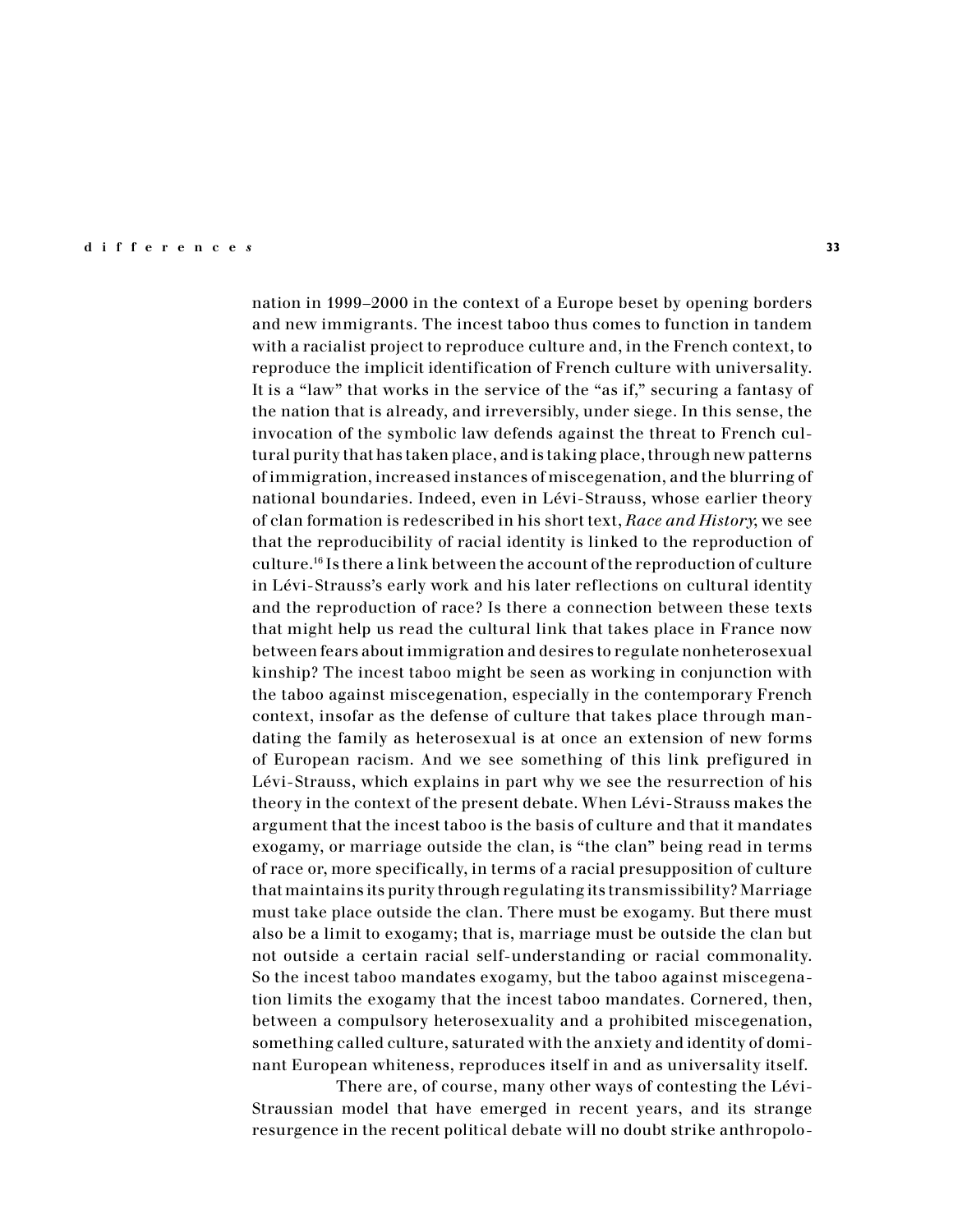gists as the spectral appearance of an anachronism. Arguments have been made, for instance, that other kinds of kinship arrangements are possible within a culture and that there are other ways of explaining the ordering practices that kinship sometimes exemplified. These debates, however, remain internal to a study of kinship that assumes the primary place of kinship within a culture and assumes for the most part that a culture is a unitary and discrete totality. Pierre Clastres made this point most polemically several years ago in the French context, arguing that it is not possible to treat the rules of kinship as supplying the rules of intelligibility for any society and that culture is not a self-standing notion but must be regarded as fundamentally imbued by power relations, power relations that are not reducible to rules.17 But if we begin to understand that cultures are not selfstanding entities or unities, that the exchanges between them, their very modes of delimiting themselves in distinction, constitute their provisional ontology and are, as a result, fraught with power, then we are compelled to rethink the problem of exchange altogether, no longer as the gift of women, which assumes and produces the self-identity of the patrilineal clan, but as a set of potentially unpredictable and contested practices of self-definition that are not reducible to a primary and culture-founding heterosexuality. Indeed, if one were to elaborate on this point, the task would be to take up David Schneider's suggestion that kinship is a kind of *doing*, one that does not reflect a prior structure but which can only be understood as an enacted practice. This would help us, I believe, move away from the situation in which a hypostatized structure of relations lurks behind any actual social arrangement and permit us to consider how modes of patterned and performative doing bring kinship categories into operation and become the means by which they undergo transformation and displacement.

The hypostatized heterosexuality, construed by some to be symbolic rather than social and so to operate as a structure that founds the field of kinship itself—and that informs social arrangements no matter how they appear, no matter what they do—has been the basis of the claim that kinship is always already heterosexual. According to its precept, those who enter kinship terms as nonheterosexual will only make sense if they assume the position of Mother or Father. The social variability of kinship has little or no efficacy in rewriting the founding and pervasive symbolic law. The postulate of a founding heterosexuality must also be read as part of the operation of power—and I would add fantasy—such that we can begin to ask how the invocation of such a foundation works in the building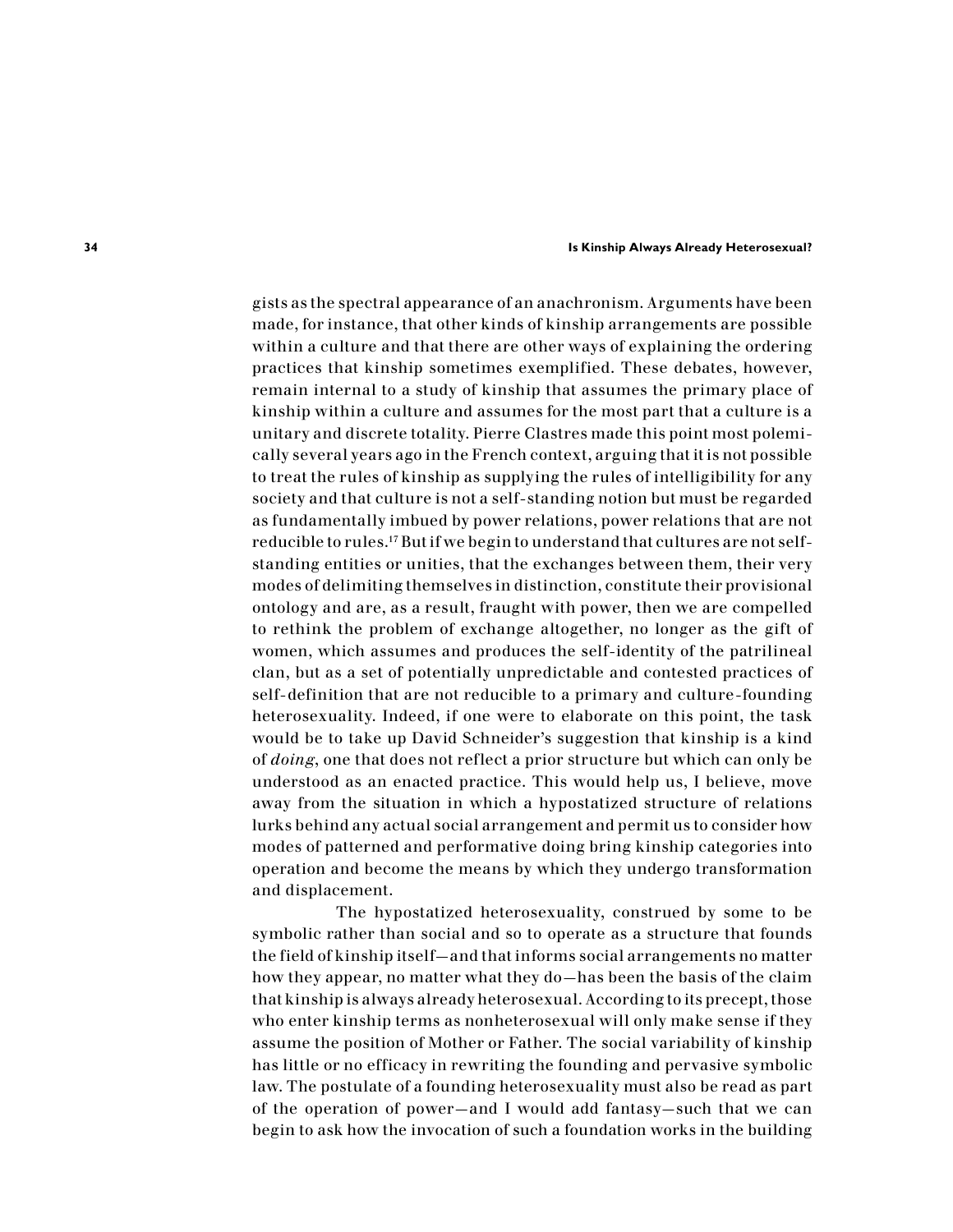of a certain fantasy of state and nation. The relations of exchange that constitute culture as a series of transactions or translations are not only or primarily sexual, but they do take sexuality as their issue, as it were, when the question of cultural transmission and reproduction is at stake. And I do not mean to say that cultural reproduction takes place solely or exclusively or fundamentally through the child. I mean only to suggest that the figure of the child is one eroticized site in the reproduction of culture, one that implicitly raises the question of whether there will be a sure transmission of culture through heterosexual procreation, whether heterosexuality will serve not only the purposes of transmitting culture faithfully, but whether culture will be defined, in part, as the prerogative of heterosexuality itself.

Indeed, to call this entire theoretical apparatus into question is not only to question the founding norms of heterosexuality, but also to wonder whether "culture" can be talked about at all as a self-sufficient kind of field or terrain. And though I do it, manifesting or symptomatizing a struggle to work through this position in an act of public thinking, I am aware that I am using a term that no longer signifies in the way that it once could. It is a placeholder for a past position, one I must use to make that position and its limits clear, but one that I also suspend in the using. The relation between heterosexuality and the unity and, implicitly, the purity of culture is not a functional one. Although we may be tempted to say that heterosexuality secures the reproduction of culture and that patrilineality secures the reproduction of culture in the form of a whole that is reproducible in its identity through time, it is equally true that the conceit of a culture as a self-sustaining and self-replicating totality supports the naturalization of heterosexuality and that the entirety of the structuralist approach to sexual difference emblematizes this movement to secure heterosexuality through the thematics of culture. But is there a way to break out of this circle whereby heterosexuality institutes monolithic culture and monolithic culture reinstitutes and renaturalizes heterosexuality?

Recent efforts within anthropology no longer situate kinship as the basis of culture, but conceive it as one cultural phenomenon complexly interlinked with other phenomena, cultural, social, political, and economic. Anthropologists Franklin and McKinnon write, for instance, that kinship has in recent studies become linked to "the political formations of national and transnational identities, the economic movements of labor and capital, the cosmologies of religion, the hierarchies of race, gender, and species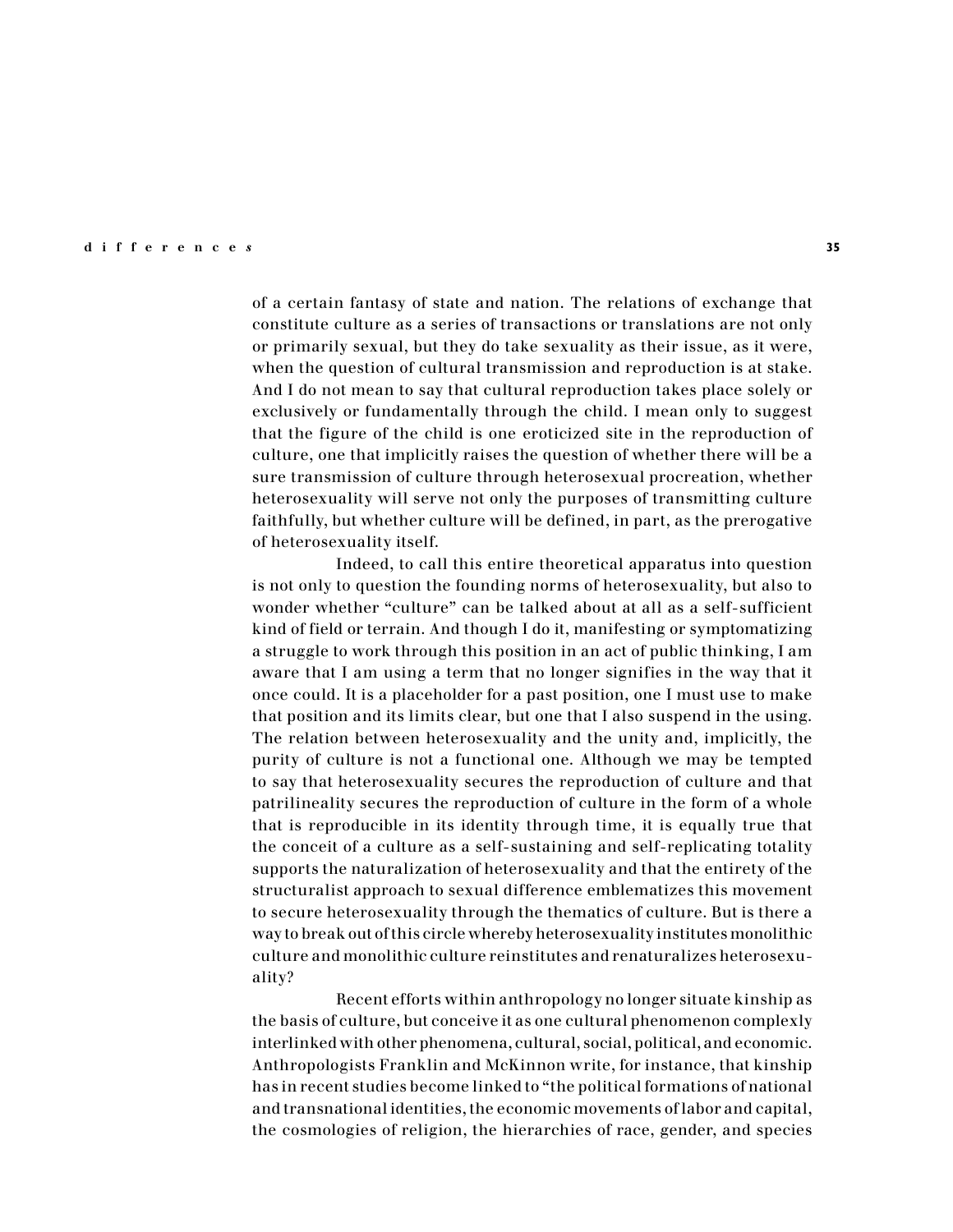taxonomies, and the epistemologies of science, medicine, and technology [...]" ("New Directions" 17).<sup>18</sup> As a result, they argue, the very ethnographic study of kinship has changed such that it now "include[s] topics such as diasporic cultures, the dynamics of global political economy, or changes occurring in the contexts of biotechnology and biomedicine" (17). Indeed, in the French debate, Eric Fassin argues that one must understand the invocation of the "symbolic order" that links marriage to filiation in a necessary and foundational way as a compensatory response to the historical breakup of marriage as a hegemonic institution, the name for which in French is "démariage" ("Same Sex"). In this sense, the opposition to the pacs is an effort to make the state sustain a certain fantasy of marriage and nation whose hegemony is already, and irreversibly, challenged at the level of social practice.

Similarly, Franklin and McKinnon understand kinship to be a site where certain displacements are already at work, where anxieties about biotechnology and transnational migrations become focused and disavowed. This seems clearly at work in Agacinski's position in at least two ways: the fear she bespeaks about the "Americanization" of sexual and gender relations in France attests to a desire to keep those relations organized in a specifically French form, and the appeal to the universality of the symbolic order is, of course, a trope of the French effort to identify its own nationalist project with a universalist one. Similarly, her fear that lesbians and gay men will start to fabricate human beings, exaggerating the biotechnology of reproduction, suggests that these "unnatural" practices will eventuate in a wholesale social engineering of the human, linking, once again, homosexuality with the potential resurgence of fascism. One might well wonder what technological forces at work within the global economy, or indeed, what consequences of the human genome project, raise these kinds of anxieties within contemporary cultural life, but it seems a displacement, if not a hallucination, to identify the source of this social threat, if it is a threat, with lesbians who excavate sperm from dry ice on a cold winter day in Iowa when one of them is ovulating.

Franklin and McKinnon write that kinship is "no longer conceptualized as grounded in a singular and fixed idea of 'natural' relation, but is seen to be self-consciously assembled from a multiplicity of possible bits and pieces" ("New Directions" 14). It would seem crucial, then, to understand the assembling operation they describe in light of the thesis that kinship is itself a kind of doing, a practice that enacts that assemblage of significations as it takes place. But with such a definition in place, can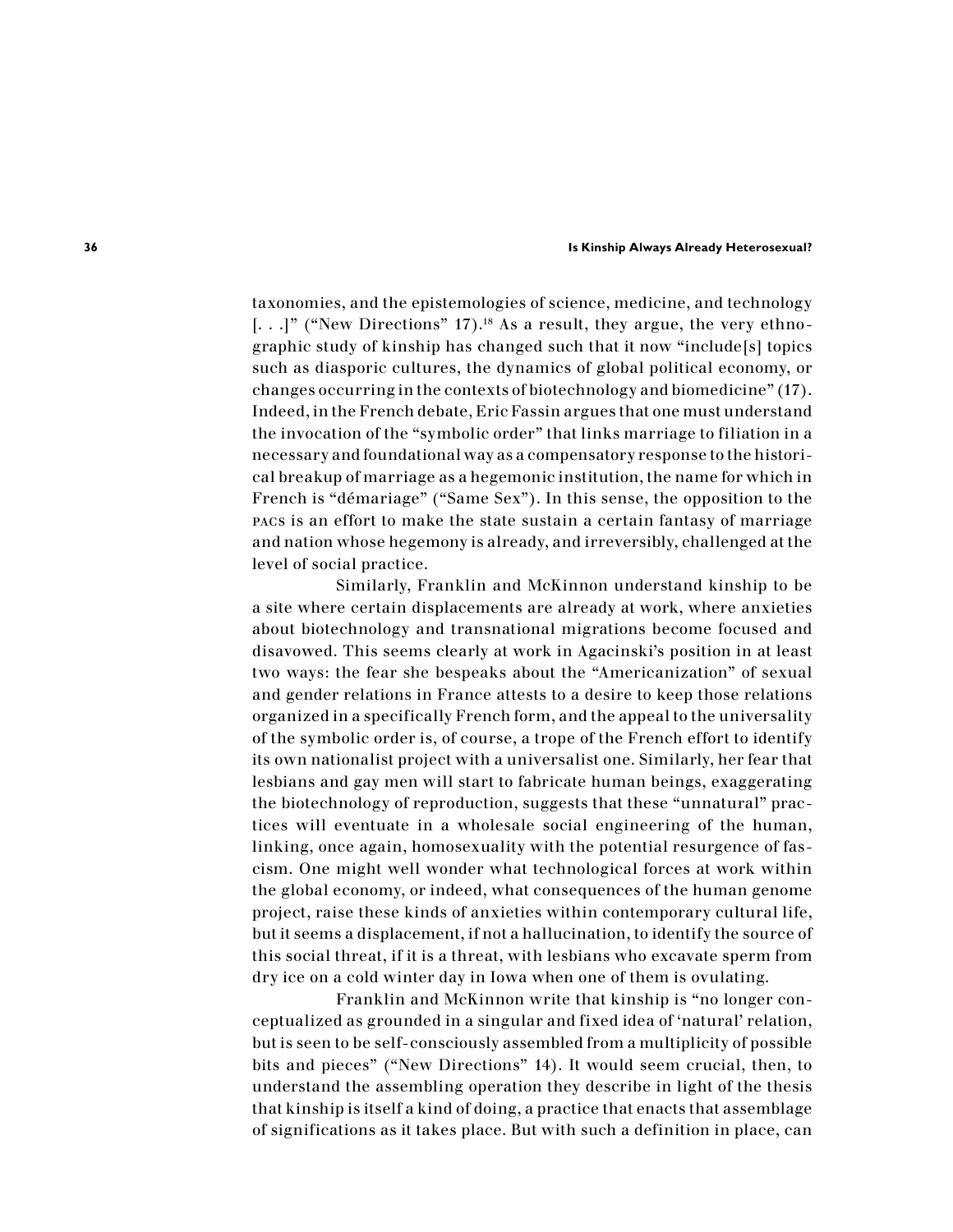kinship be definitively separated from other communal and affiliative practices? Kinship loses its specificity as an object once it becomes characterized loosely as modes of enduring relationship. Obviously, not all kinship relations last, but whatever relations qualify for kinship enter into a norm or a convention that has some durability, and that norm acquires its durability through being reinstated time and again. Thus, a norm does not have to be static in order to last; in fact, it *cannot* be static if it is to last. These are relations that are prone to naturalization and disrupted repeatedly by the impossibility of settling the relation between nature and culture; moreover, in their terms, kinship is one way for signifying the origin of culture. I would put it this way: the story of kinship, as we have it from Lévi-Strauss, is an allegory for the origin of culture and a symptom of the process of naturalization itself, one that takes place, brilliantly, insidiously, in the name of culture itself. Thus, one might add that debates about the distinction between nature and culture, which are clearly heightened when the distinctions between animal, human, machine, hybrid, and cyborg remain unsettled, become figured at the site of kinship, for even a theory of kinship that is radically culturalist frames itself against a discredited "nature" and so remains in a constitutive and definitional relation to that which it claims to transcend.

One can see how quickly kinship loses its specificity in terms of the global economy, for instance, when one considers the politics of international adoption and donor insemination. For new "families," in which relations of filiation are not based on biology, are sometimes conditioned by innovations in biotechnology or international commodity relations and the trade in children. And now there is the question of control over genetic resources, conceived of as a new set of property relations to be negotiated by legislation and court decisions. But there are clearly salutary consequences, as well, of the breakdown of the symbolic order, as it were, since kinship ties that bind persons to one another may well be no more or less than the intensification of community ties, may or may not be based on enduring or exclusive sexual relations, and may well consist of ex-lovers, non-lovers, friends, community members. In this sense, then, the relations of kinship arrive at boundaries that call into question the distinguishability of kinship from community, or that call for a different conception of friendship. These constitute a "breakdown" of traditional kinship that not only displaces the central place of biological and sexual relations from its definition, but gives sexuality a separate domain from that of kinship, allowing as well for the durable tie to be thought outside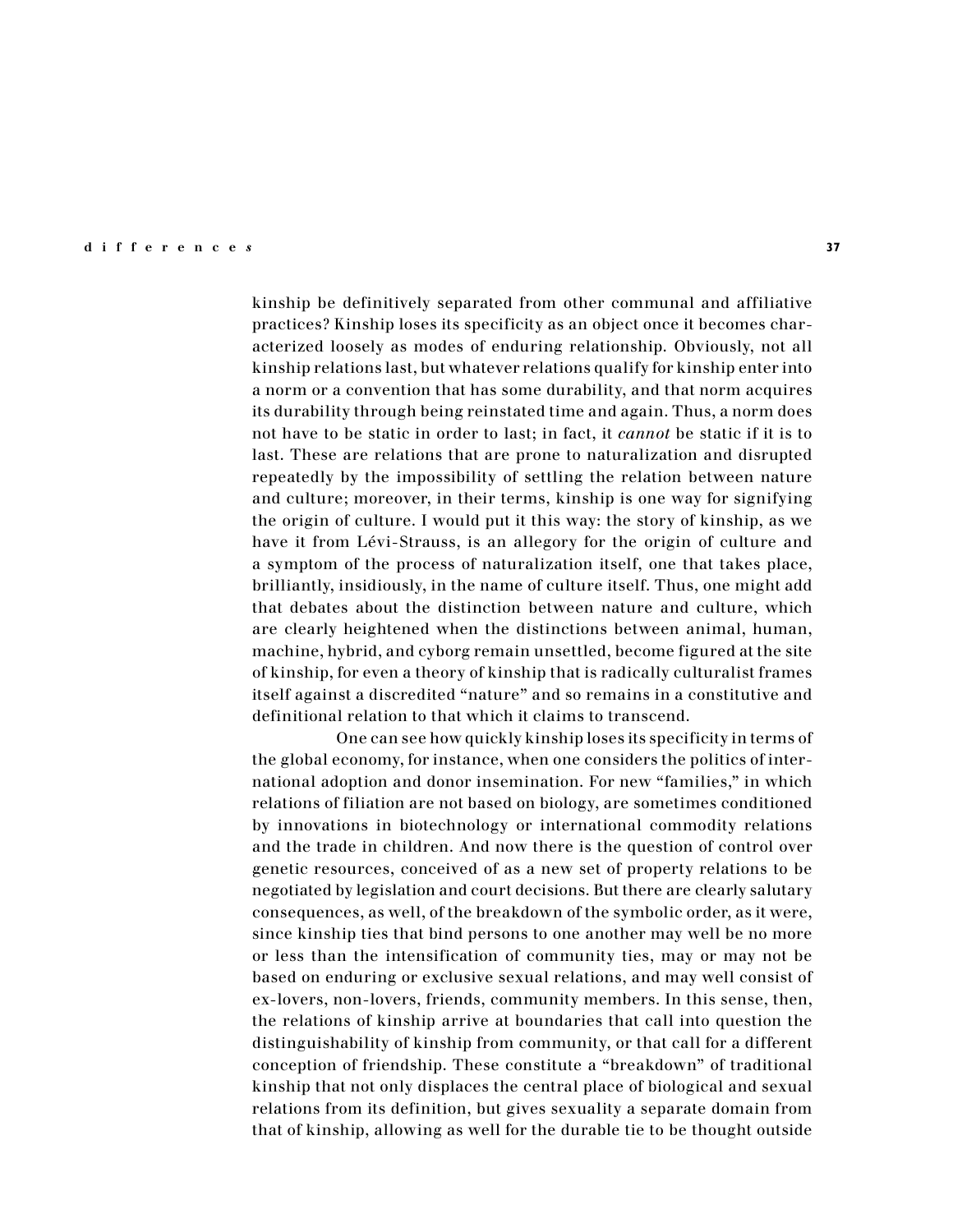of the conjugal frame, and opening kinship to a set of community ties that are irreducible to family.

# *Psychoanalytic Narrative, Normative Discourse, and Critique*

Unfortunately, the important work in what might be called post-kinship studies in anthropology has not been matched by similarly innovative work in psychoanalysis, and the latter sometimes still relies on presumptive heterosexual kinship to theorize the sexual formation of the subject. Whereas several scholars in anthropology have not only opened up the meaning and possible forms of kinship, but have called into question whether kinship is always the defining moment of culture, this opening has not been matched by an equally well-known body of scholarship within psychoanalysis, although there is some important work there, for instance, in the work of Ken Corbett. Indeed, if we call into question the postulate by which Oedipalization, conceived in rigid terms, becomes the condition for culture itself, how do we then return to psychoanalysis once this delinkage has taken place? If Oedipus is not the sine qua non of culture, that does not mean there is no place for Oedipus. It simply means that the complex that goes by that name may take a variety of cultural forms and that it will no longer be able to function as a normative condition of culture itself. Oedipus may or may not function universally, but even those who claim that it does would have to find out in what ways it figures and would not be able to maintain that it always figures in the same way. For it to be a universal—and I confess to being agnostic on this point—in no way confirms the thesis that it is the condition of culture: that latter thesis purports to know that it always functions in the same way, namely, as a condition of culture itself. But if Oedipus is interpreted broadly, as a name for the triangularity of desire, then the salient question becomes: what forms does that triangularity take? Must it presume heterosexuality? And what happens when we begin to understand Oedipus outside of the exchange of women and the presumption of heterosexual exchange?

Psychoanalysis does not need to be associated exclusively with the reactionary moment in which culture is understood to be based on an irrefutable heterosexuality. Indeed, there are many questions that psychoanalysis might pursue in order to help understand the psychic life of those who live outside of normative kinship or in some mix of normative and "non-": what is the fantasy of homosexual love that the child uncon-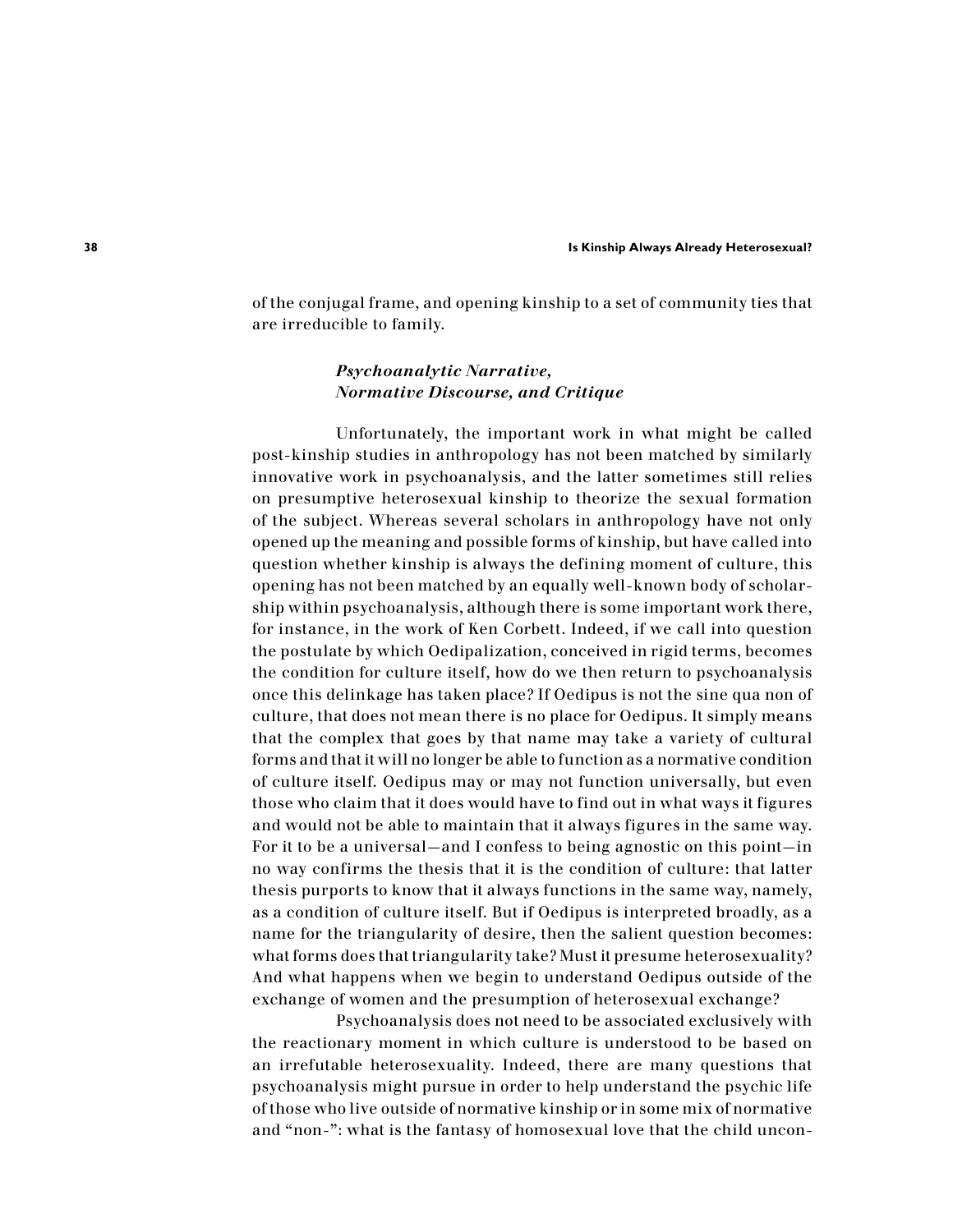sciously adopts in gay families? How do children who are displaced from original families or born through implantation or donor insemination understand their origins? What cultural narratives are at their disposal, and what particular interpretations do they give to these conditions? Must the story that the child tells, a story that will no doubt be subject to many retellings, about his or her origin conform to a single story about how the human comes into being? Or will we find the human emerging through narrative structures that are not reducible to one story, the story of a capitalized Culture itself? How must we revise our understanding of the need for a narrative understanding of self that a child may have which includes a consideration of how those narratives are revised and interrupted in time? And how do we begin to understand what forms of gender differentiation take place for the child when heterosexuality is not the presumption of Oedipalization?

Indeed, this is the occasion not only for psychoanalysis to rethink its own uncritically accepted notions of culture, but for new kinship and sexual arrangements to compel a rethinking of culture itself. Indeed, when the relations that bind are no longer traced to heterosexual procreation, the very homology between nature and culture that philosophers such as Agacinski support, tends to become undermined. Indeed, they do not stay static in her own work, since if it is the symbolic order that mandates heterosexual origins, and the symbolic is understood to legitimate social relations, why would she worry about putatively illegitimate social relations? She assumes that the latter have the power to undermine the symbolic, suggesting that the symbolic does not precede the social and, finally, has no independence from it.

It seems clear that when psychoanalytic practitioners make public claims about the psychotic or dangerous status of gay families, they are wielding public discourse in ways that need to be strongly countered. The Lacanians do not have a monopoly on such claims. In an interview with Jacqueline Rose, the well-known Kleinian practitioner, Hanna Segal, reiterates her view that "homosexuality is an attack on the parental couple" (210), "a developmental arrest" (211), and she expresses outrage over a situation in which two lesbians raise a boy (210). She adds that she considers "the adult homosexual structure to be pathological."19 When asked at a public presentation in October of 1998 whether she approved of two lesbians raising a boy, she answered flatly "no." To respond directly to Segal, as many people have, with an insistence on the normalcy of lesbian and gay families is to accept that the debate should center on the distinc-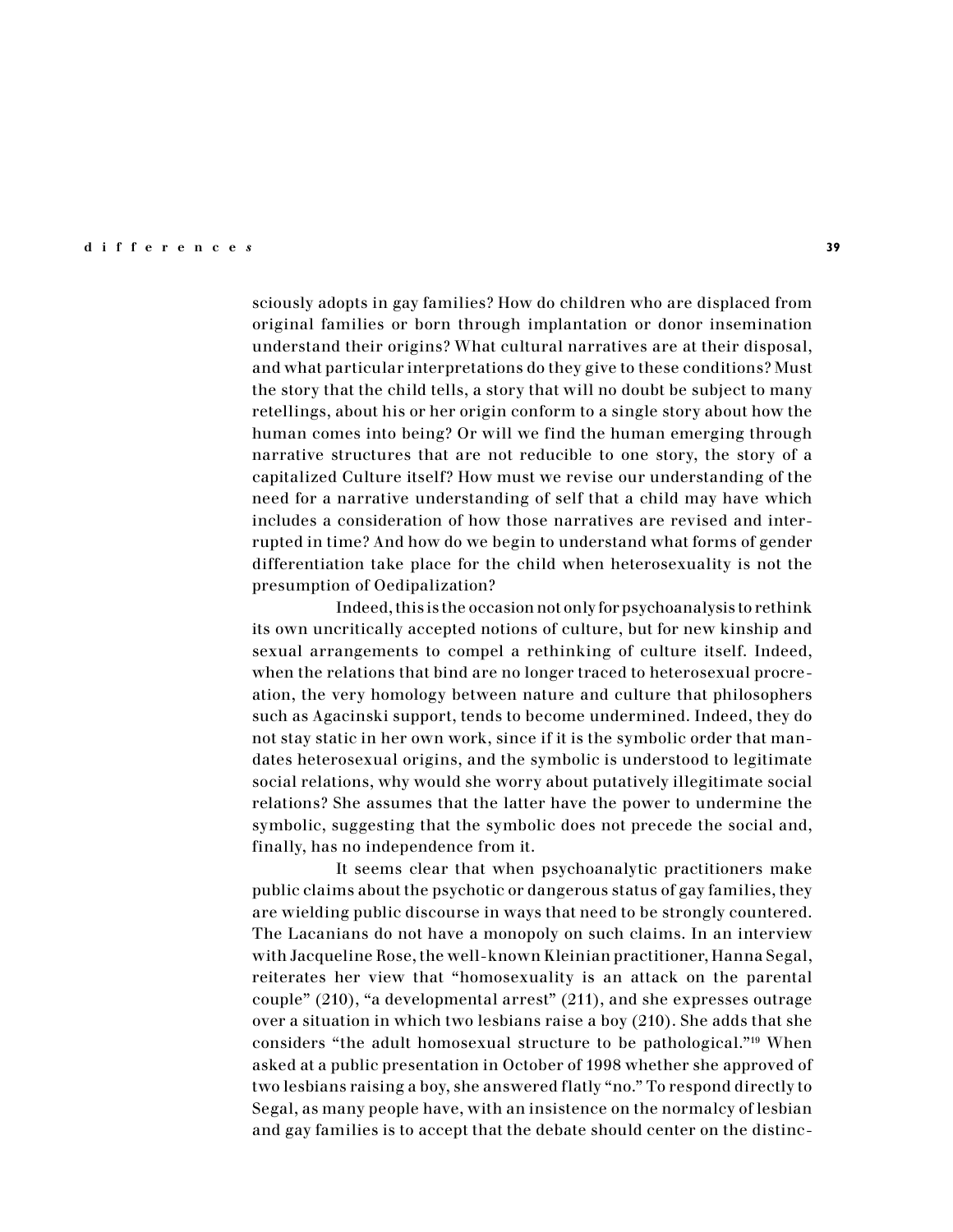tion between normal and pathological—whether she is wrong to think of homosexuality, for instance, as pathological, whether it ought rightly be said to be normal. But whether we seek entrance to the halls of normalcy or, indeed, reverse the discourse, to applaud our "pathology"—i.e., as the only "sane" position within homophobic culture—we have not called the defining framework into question. And once we enter that framework, we are to some degree defined by its terms, which means that we are *as* defined by those terms when we seek to establish ourselves within the boundaries of normality as we are when we assume the impermeability of those boundaries and position ourselves as its permanent outside. After all, even Agacinski knows how to make use of the claim that lesbians and gays are "inherently" subversive when she claims that they should *not* be given the right to marry because homosexuality is, by definition, "outside institutions and fixed models" ("Questions" 24).

We may think that double-edged thinking will only lead us to political paralysis, but consider the more serious consequences that follow from taking a single stand within such debates. If we engage the terms that these debates supply, then we ratify the frame at the moment in which we take our stand. And this signals a certain paralysis in the face of exercising power to change the terms by which such topics are rendered thinkable. Indeed, a more radical social transformation is precisely at stake when we refuse, for instance, to allow kinship to become reducible to "family," or when we refuse to allow the field of sexuality to become gauged against the marriage form. For as surely as rights to marriage and to adoption and, indeed, to reproductive technology ought to be secured for individuals and alliances outside the marriage frame, it would constitute a drastic curtailment of progressive sexual politics to allow marriage and family, or even kinship, to mark the exclusive parameters within which sexual life is thought. That the sexual field has become foreclosed through such debates on whether we might marry or conceive or raise children makes clear that either answer, that is, both the "yes" and the "no," work in the service of circumscribing reality in precipitous ways. If we decide that these are the decisive issues, and know which side we are on, then we have accepted an epistemological field structured by a fundamental loss, one which we can no longer name enough even to grieve. The life of sexuality, kinship, and community that becomes unthinkable within the terms of these norms constitutes the lost horizon of radical sexual politics, and we find our way "politically" in the wake of the ungrievable.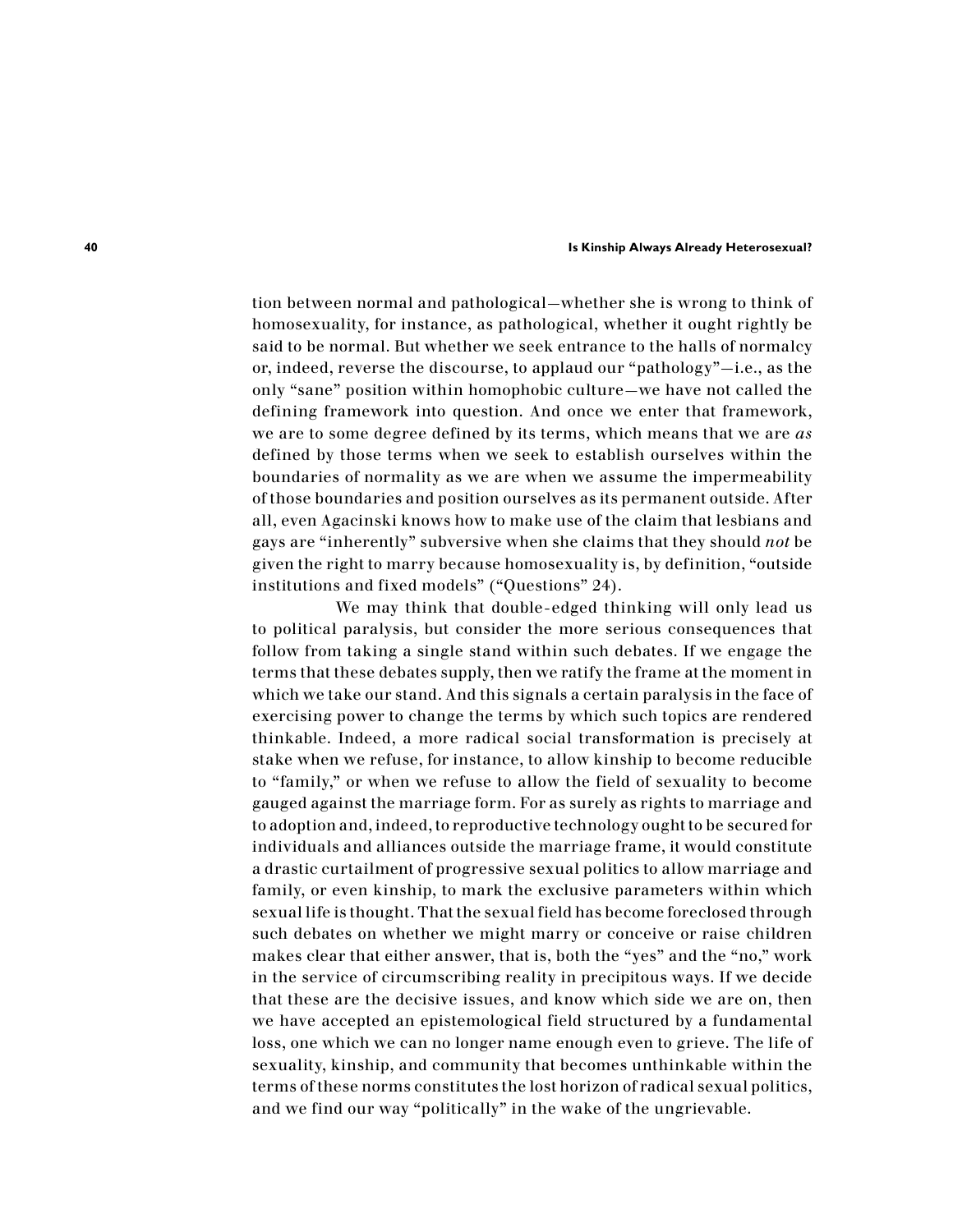judith butler is Maxine Elliott Professor of Rhetoric and Comparative Literature at the University of California at Berkeley. Her most recent book is *Antigone's Claim: Kinship Between Life and Death* (Columbia University Press, 2000).

- **Notes** 1 See David Schneider's *A Critique of the Study of Kinship* for an important analysis of how the approach to studying kinship has been fatally undermined by inappropriate assumptions about heterosexuality and the marriage bond brought to ethnographic description. See also Schneider, *American Kinship*. For a continuation of this critique, especially as it relates to the presuppositional status of the marriage bond in kinship systems, see John Borneman's critical review of contemporary feminist kinship studies in "Until Death Do Us Part."
	- 2 Conversation, spring 2001.
	- 3 In a blurb for the book, *A Society Without Fathers or Husbands: The Na of China*, Lévi-Strauss notes that Cai Hua has discovered a society in which the role of fathers "is denied or belittled," thus suggesting that the role may still be at work, but disavowed by those who practice kinship there. This interpretation effectively diminishes the challenge of the text, which argues that kinship is organized along nonpaternal lines.
	- 4 I gather that recent domestic partnership legislation in the U.S., as in California, does offer explicit provisions for parental rights shared equally by the couple, though many proposals, such as the one in Vermont, explicitly seek to separate the recognition of domestic partnerships from rights of joint parenting.
	- 5 See Warner, *The Trouble with Normal*.
- 6 For a full consideration of Franco-American cultural relations with respect to gender and sexuality, see the following work by Eric Fassin which, in many ways, has formed a background for my own views on this subject: "'Good Cop, Bad Cop': The American Model and Countermodel in French Liberal Rhetoric since the 1980s"; "'Good to Think': The American Reference in French Discourses of Immigration and Ethnicity"; "Le savant, l'expert et le politique: la famille des sociologues"; "Same Sex, Different Politics: Comparing and Contrasting 'Gay Marriage' Debates in France and the United States"; "The Purloined Gender: American Feminism in a French Mirror."
- 7 In 1999, the State of California passed the Knight initiative, which mandated that marriage be a contract entered into exclusively by a man and a woman. It passed with sixty-three percent of the voting public in its favor.
- 8 See Sylviane Agacinski, "Questions autour de la filiation"; for an excellent rejoinder, see Michel Feher, "Quelques Réflexions sur 'Politiques des Sexes.'"
- 9 In Germany, the "Eingetragene Lebenspartnerschaft" legislation that recently passed (August 2001) clearly stipulates that the two individuals entering into this alliance be gay and that the law obligates them to a long-term relationship of support and responsibility. The law thus obligates two individuals, understood to be gay, to an approximation of the social form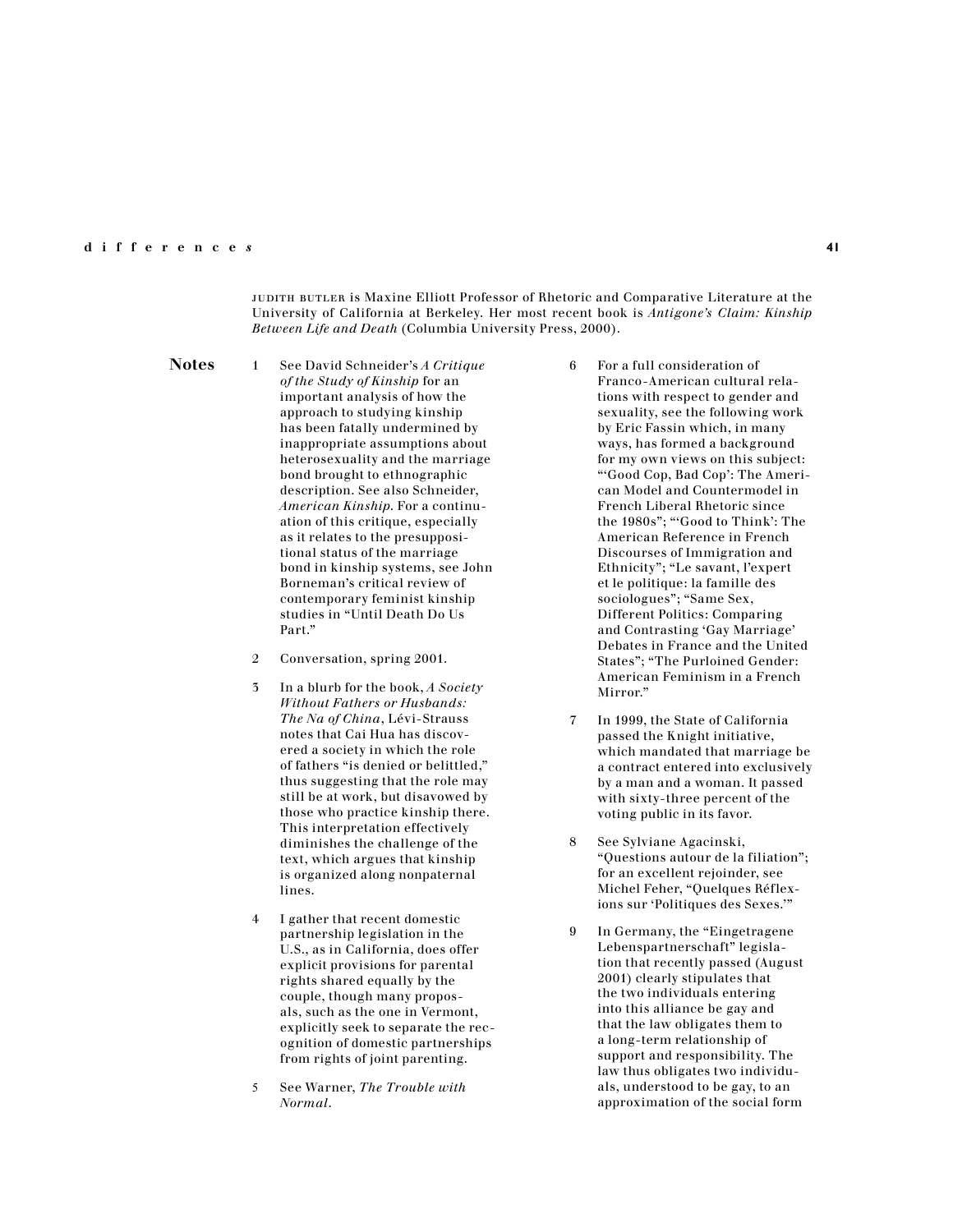of marriage. Whereas the French pacs simply extend the right of contract to any two individuals who wish to enter into it in order to share or bequeath property, the German arrangement requires, in neo-Hegelian fashion, that the contract reflect a specific way of life, one recognizably marital and thereby worthy of recognition by the state. See Deutscher Buundestag, 14. Wahlperiode, *Drucksache 14/5627*, 20 March 2001.

- 10 Lauren Berlant argues persuasively that "in the reactionary culture of imperiled privilege, the nation 's value is figured not on behalf of an actually existing and laboring adult, but of a future American, both incipient and pre-historical: especially invested with this hope are the American fetus and the American child " (5).
- 11 This argument forms the center of my objection to Lacanian arguments against the viability of same-sex marriages and in favor of heteronormative family in *Antigone 's Claim* (see especially 6 –73). For a further argument against Jacques-Alain Miller 's and other forms of Lacanian skepticism toward same-sex unions, see my "Competing Universalities " in *Contingency, Hegemony, and Universality* 13 –81.
- 12 See Catherine Raissiguier, "Bodily Metaphors, Material Exclusions. "
- 13 The L évi-Straussian position has been even more adamantly defended by Fran çoise H éritier. For her most vehement opposition to the pacs, see "Entretien, " where she remarks that "aucune

societ é n 'admet de parent é homosexuelle." See also *Masculin/ Féminin* and *L'Exercice de la parent é* .

- 14 L évi-Strauss made his own contribution to the debate, making clear that his views of over fifty years ago do not coincide with his present positions and suggesting that the theory of exchange does not have to be tied to sexual difference but must always have a formal and specific expression. See Claude Lévi-Strauss, "Postface."
- 15 See my "Competing Universalities. "
- 16 See L évi-Strauss 's discussion of "ethnocentrism " in *Race et histoire* 1 –26.
- 17 See Clastres, *Society Against the State* and *Archeology of Violence*. For a consideration of anthropological approaches to kinship after L évi-Strauss, see Carsten and Hugh-Jones *About the House: Lévi-Strauss and Beyond*.
- 18 See also Franklin and McKinnon *Relative Values* .
- 19 Segal remarks, "An analyst, worth his salt, knows about illness from the *inside*. He doesn 't feel 'you are a pervert unlike me'—he feels: 'I know a bit how you came to that point, I 've been there, am partly there still. ' If he believes in God, he would say: 'there but for the grace of God go I.'" And then a bit later: "You could argue rightly that heterosexual relationships can be as, or more, perverse or narcissistic. But it 's not inbuilt in them. Heterosexuality can be more or less narcissistic, it can be very disturbed or not so. In homosexuality it 's inbuilt " (212).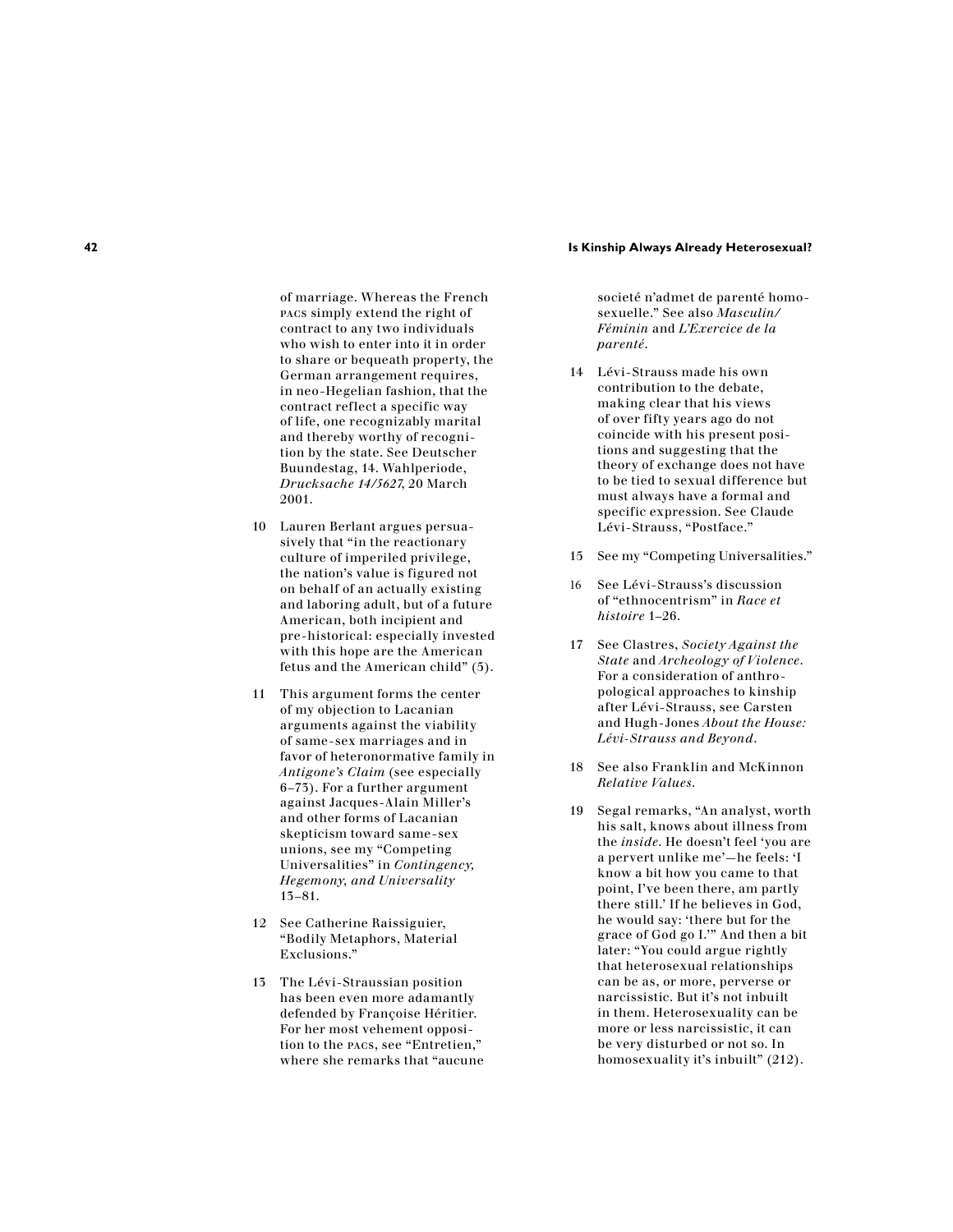Agacinski, Sylviane. "Contre l'effacement des sexes." *Le Monde*. 6 Feb. 1999. 1+. **Works Cited**

> . "Questions autour de la filiation." Interview with Eric Lamien and Michel Feher. *Ex æquo* (July 1998): 2–24.

> Berlant, Lauren. *The Queen of America Goes to Washington City: Essays on Sex and Citizenship*. Durham: Duke UP, 1997.

> Butler, Judith. *Antigone's Claim: Kinship Between Life and Death*. The Wellek Library Lectures. New York: Columbia UP, 2000.

> Butler, Judith, Ernesto Laclau, and Slavoj Žižek. *Contingency, Hegemony, and Universality: Contemporary Dialogues on the Left*. London: Verso, 2000.

> Borneman, John. "Until Death Do Us Part: Marriage/Death in Anthropological Discourse." *American Ethnologist* 23.2 (1996): 21–35.

> Carsten, Janet, and Stephen Hugh-Jones, eds. *About the House: Lévi-Strauss and Beyond*. Cambridge: Cambridge UP, 1995.

> Clastres, Pierre. *Archeology of Violence*. Trans. Jeanine Herman. New York: Semiotext(e), 1994.

> . *Society Against the State: Essays in Political Anthropology*. Trans. Robert Hurley. New York: Zone, 1987.

> Corbett, Ken. "Nontraditional Family Romance: Normative Logic, Family Reverie, and the Primal Scene." Unpublished essay, 11 June 2000.

> Fassin, Eric. "'Good Cop, Bad Cop': The American Model and Countermodel in French Liberal Rhetoric since the 1980s." Unpublished essay.

> . "'Good to Think': The American Reference in French Discourses of Immigration and Ethnicity." *Multicultural Questions*. Ed. Christian Joppke and Steven Lukes. London: Oxford UP, 1999. 22–41.

> . "Le savant, l'expert et le politique. La famille des sociologues." *Genèses* 32 (1998): 15–69.

> . "Same Sex, Different Politics: Comparing and Contrasting 'Gay Marriage' Debates in France and the United States." Unpublished essay.

> . "The Purloined Gender: American Feminism in a French Mirror." *French Historical Studies* 22.1 (Winter 1999): 11–39.

Feher, Michel. "Quelques Réflexions sur 'Politiques des Sexes.'" *Ex æquo* (1998): 2–25.

Franklin, Sarah, and Susan McKinnon. "New Directions in Kinship Study: A Core Concept Revisited." *Current Anthropology*. Forthcoming.

Franklin, Sarah, and Susan McKinnon, eds. *Relative Values: Reconfiguring Kinship Studies*. Durham: Duke UP, forthcoming.

Héritier, Françoise. "Aucune société n'admet de parenté homosexuelle." Interview. Ed. Marianne Gomez. *La Croix*. (Nov. 1998): 16.

. *L'Exercice de la parenté*. Paris: Gallimard, 1981.